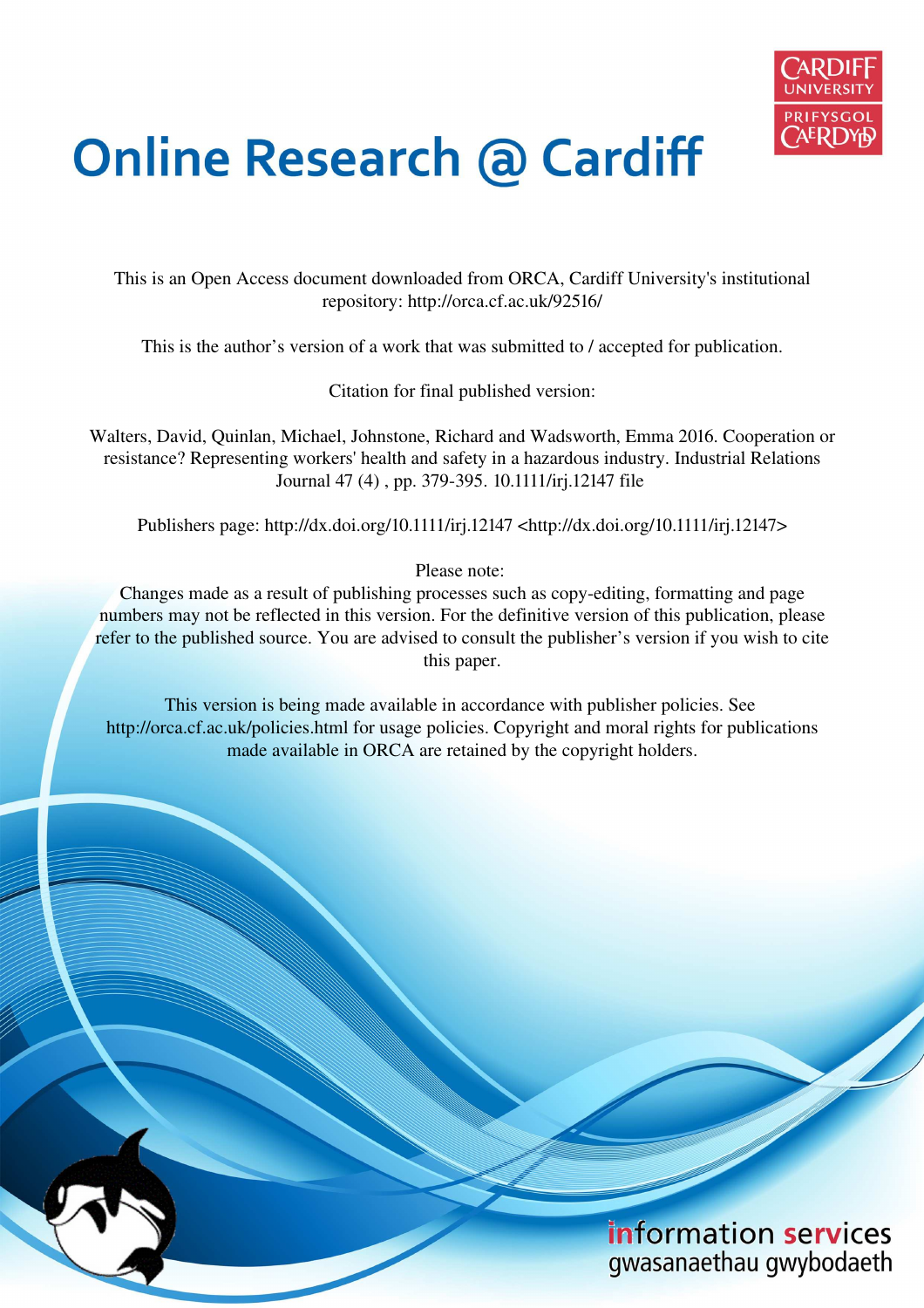**Cooperation or resistance? Representing workers' health and safety in a hazardous industry** 

# **Abstract**

This study considers the actions of worker health and safety representatives in coalmines in Queensland, where there is little evidence of the facilitating role of management previous studies have associated with the successful operation of worker representation in occupational health and safety. It examines how worker representatives deliver their pluralist representational role in a context characterised by essentially unitary thinking amongst their employers; and the effectiveness of the strategies they use.

# **Introduction**

In most advanced market economies statutory arrangements for workers' representation and consultation on occupational health and safety (OHS) were implemented during the last three decades of the 20th century. These provisions governed the selection, rights and functions of workers' representatives, facilities employers were to afford them, and their part in risk assessment and OHS management (OHSM) procedures. Subsequent research on worker representation suggests this essentially pluralist approach, when implemented with adequate support, is likely to result in improved OHS outcomes (Nichols and Walters 2009).

The introduction of these statutory measures coincided with a period of economic and political development — the so-called 'golden years' of the post-war compromise — when preconditions necessary for its successful operation were at their zenith. Times have changed.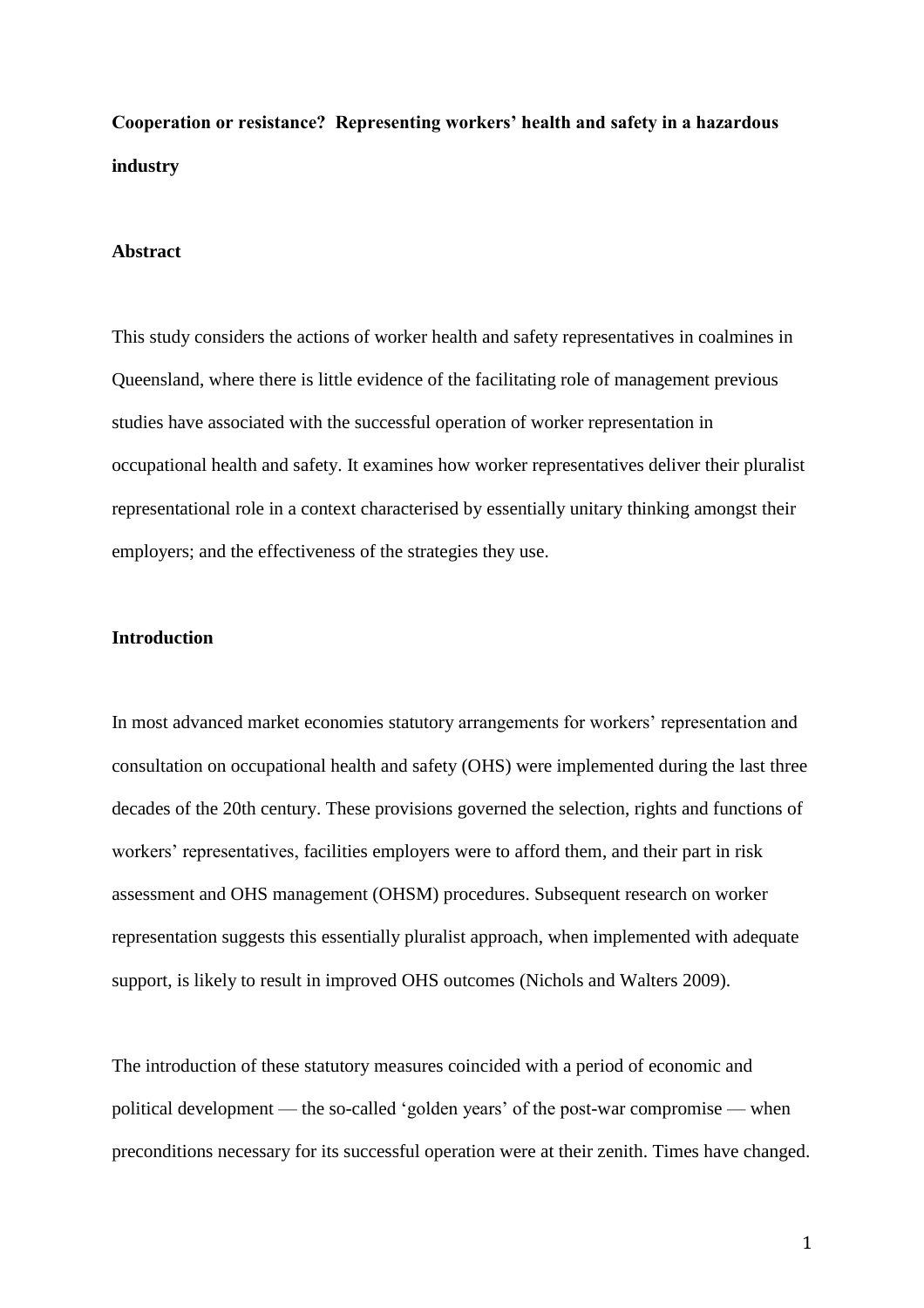The political economy in which these arrangements for workers' OHS are situated has altered fundamentally. Consequently, some of their institutional supports have eroded. Employers and many OHS practitioners have embraced a different approach to worker engagement in which there is limited room for autonomous representation of workers' interests in OHS. These more unitary approaches emphasise individual worker engagement with corporate values and organisational culture, and assume an identity of interest between workers and managers in improving OHS performance. Improvements are largely operationalized through the application of management systems orientated towards behaviour modification, individual accountability and monitoring.

Others who have examined participative approaches to OHSM in mining have argued that one reason for the limitations in its contribution to improving trends in OHS recently are the hostile labour relations in the industry — which they suggest lead to mistrust between managers and union representatives (Gunningham and Sinclair 2012). They conclude this undermines participative engagement, and this in turn stalls progress on OHS. However, this interpretation assumes the existence of common interests in health and safety shared between workers and their employers, fails to take into account the historical, pluralist basis of the relevant regulations, and also fails to acknowledge wider and equally long-standing reasons for the hostile labour relations that characterise the mining industry.

The core interest of this paper therefore concerns what happens when workers seek to represent their OHS interests where the regulatory ideal is undermined both by poor labour relations and managerial aspirations to pursue a unitarist approach. To do this, we have examined the role and activities of union OHS representatives in coalmines in Queensland, Australia.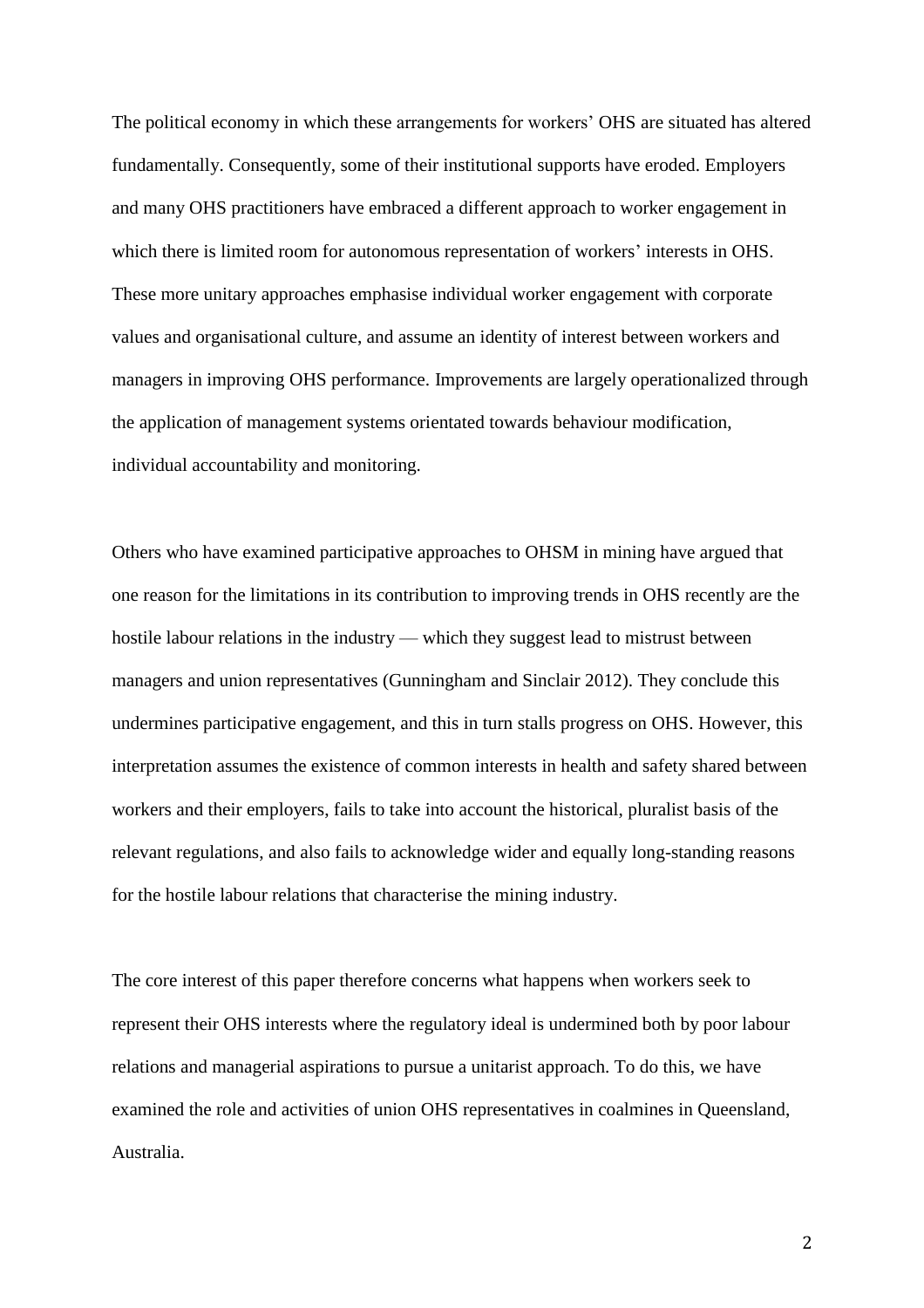### Participation in a cold climate — conflicting models and limited outcomes?

In many countries, statutory measures provide workers and their organisations with rights to appoint/elect representatives and support their OHS functions within their workplace, including rights to be consulted, participate in joint health and safety committees, receive information, inspect workplaces, accidents and incidents, and to receive training and time to undertake these tasks. Representatives often have rights to accompany regulatory inspectors during visits and receive information from them. Details vary by country, sector and establishment size. Similar provisions are outlined in supra-national measures such as ILO Convention 155 and the EU Framework Directive 89/391.

Studies have found these participatory arrangements are associated with improved OHSM practices and these findings generally hold for both direct performance indicators, such as injury or illness rates, as well as indirect measures, like OHSM practices (see for example Yassi et al 2013; Walters and Nichols 2007). A recent UK study concluded (Robinson and Smallman, 2013:689):

The empirical modelling of workplace injuries also reveals that representative participation matters. Participation is associated with lower levels of injuries and conversely, non-participation is associated with a higher incidence of injuries. This adds to the empirical literature on institutional arrangements by linking union effectiveness to the level and access to participation they enjoy vis-a-vis management. Specifically this perspective reveals that some participation is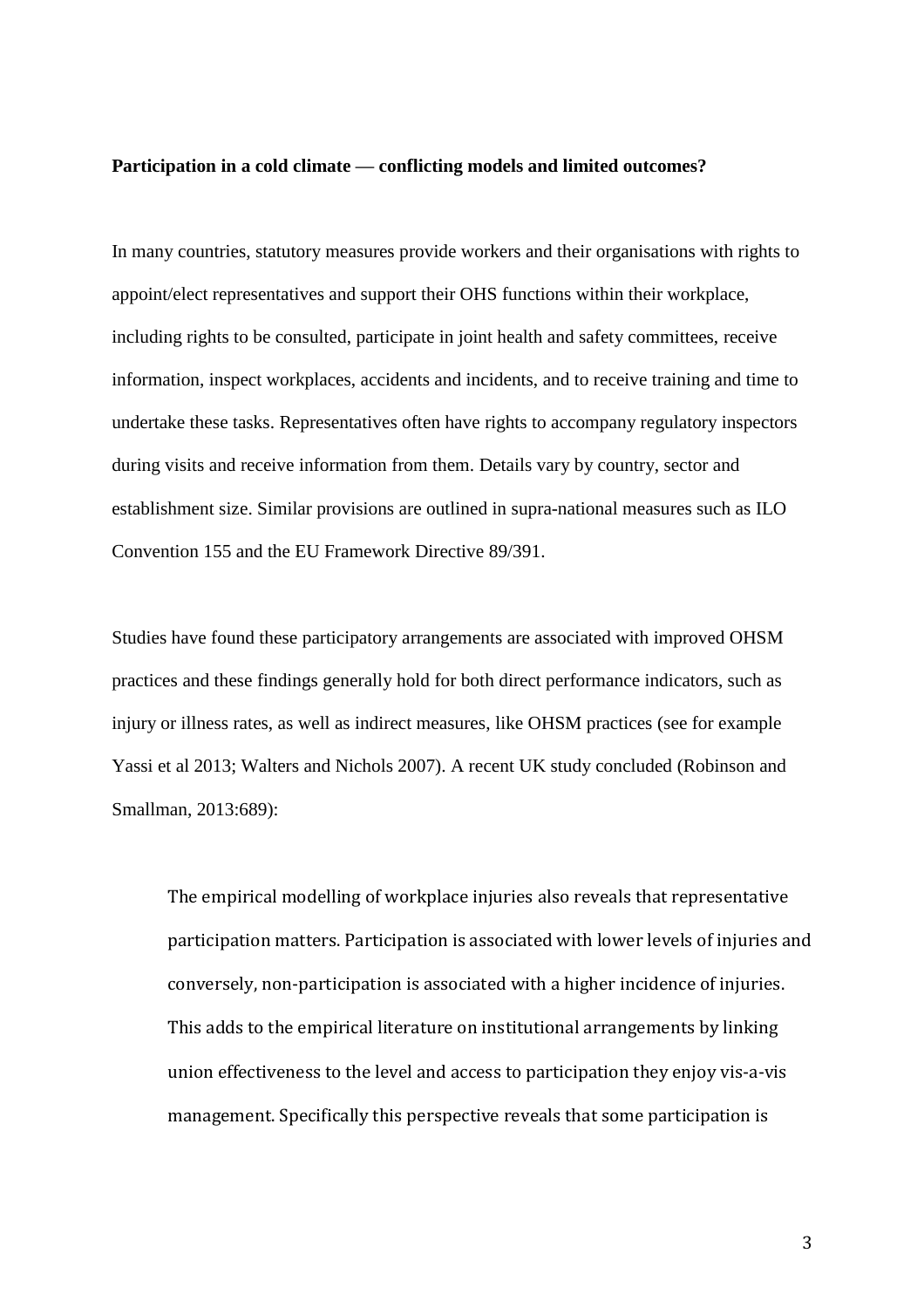better than none, higher is better than lower and that the alignment of voice between management and unions is fundamental to success.

In sum, the weight of evidence indicates better outcomes are likely when employers manage OHS with representative worker participation and that joint arrangements, trade unions and worker representation at the workplace are positively associated with such outcomes. However, to be effective this representation requires a set of preconditions to support its implementation, central among which is the facilitating support of management (Walters and Nichols 2006; Nichols and Walters, 2009).

Studies in several countries indicate both representatives and managers base their ideas about how participation should occur on statutory requirements (Nichols and Walters 2009). While labour inspectors generally prefer an advisory rather than enforcement approach to monitoring statutory measures, both managers and representatives perceive inspectors' engagement as a strong support for effective participative arrangements (Walters et al, 2012). Qualitative studies frequently point to the importance of training in making representatives more effective and a correlation between the activities in which trade union health and safety representatives (HSRs) are engaged and their experience of training (Warren-Langford et al, 1993; Walters et al, 2001). Union support for HSRs is another facilitating factor cited in many studies.

But it is the facilitating effect of senior managerial commitment to participative approaches to OHS arrangements that research generally finds to be most critical to their success. This finding applies irrespective of whether the studies examined the operation of joint OHS committees; dialogue between middle managers/supervisors and representatives; or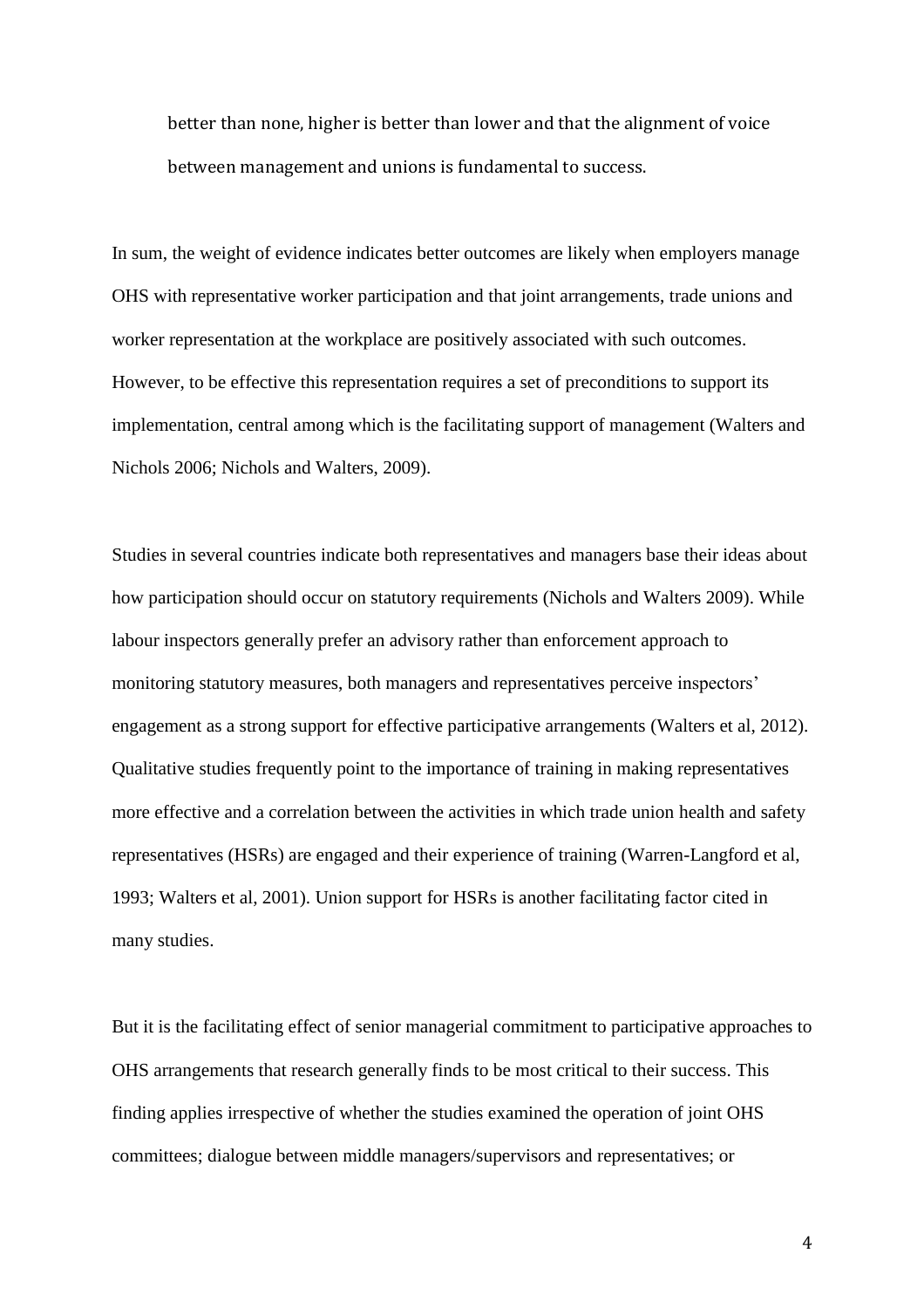representative involvement in inspections, investigations, receiving information, reviewing safety systems, raising complaints, or receiving training, time off and facilities to do these things (Walters et al 2012).

This finding should not be surprising. Participative approaches to OHSM were embedded in OHS regulation in most advanced market economies from the 1970s. The shift to 'regulated self-regulation' (or 'enforced self-regulation' (Ayres & Braithwaite 1992, ch 4)) at national and supranational level (such as in the EU Framework Directive 89/391 and ILO Convention 155) included requirements for worker representation and consultation as an integral part of more systematic approaches to managing OHS risks (see Frick et al eds. 2000). In the systematic management of OHS, arrangements for representative participation help drive a statutory 'prevention triangle', argued to be the basis for its effectiveness (see, for example, Dawson et al, 1988). Its three vertices comprise: competent employer engagement, with responsibility for evaluating and controlling risks; worker representation contributing practical knowhow and monitoring management functions; and state regulation and inspection. In this triangle employers occupy pole position, with arrangements for worker representation being dependent on the co-operation of managers; and regulatory inspection offering general guidance, occasionally with a more formal response to non-compliance (see for example Bruhn 2006; Quinlan et al 2009).

However, this model of regulated self-regulation is far from universally applied. Extensive research indicates it is seldom found in smaller firms that constitute the vast majority of enterprises. Even amongst larger organisations, approaches to OHS management include those where worker representation arrangements are reduced, or absent, often because unions have insufficient presence or power to require them. In these situations, despite regulatory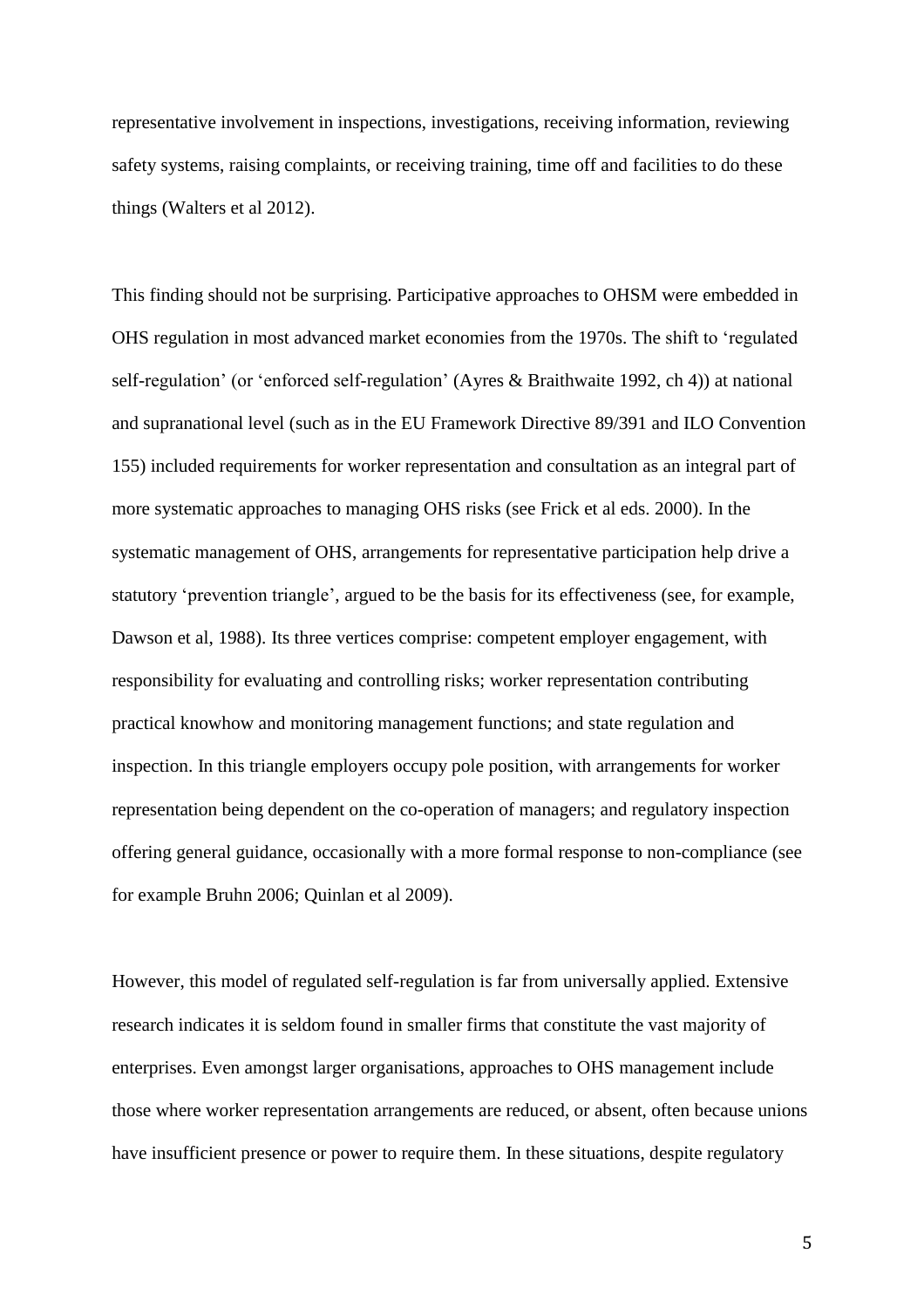provisions, worker participation in systematic OHSM may amount to little more than following behaviour-based rules set by management (Frick and Kempa 2011).

Behaviour-based safety (BBS) approaches to managing OHS are widely favoured by corporate interests and increasingly attract substantial support from OHS professionals/practitioners as well as regulatory agencies, although evidence for their success is mixed (Dalrymple et al, 1998; Frick et al, 2000; Hopkins, 2000, 2005a, b). Frick and Kempa (2011) summarise concerns with this approach:

The prevention described more often revolves around control of 'safe' procedures than the prescribed upstream prevention of eliminating risks at the design stage. And the worker participation described in these examples is more a top down communication on why and how to obey management safety procedures than a genuine dialogue between management and workers on ends and means in a MS [Management System] which aims to reduce occupational risk.

Where 'worker engagement' is viewed by management as compliance with corporate rules, the preconditions for effective worker representation according to pluralist regulatory models are often undermined. Further, the scope for employers to dictate conditions at work in neoliberal political economies has facilitated the proliferation of more unitary systems, where behaviour-based management has substituted for systems for autonomous worker representation even though regulatory frameworks supporting the latter largely remain in place (Quinlan, 2014).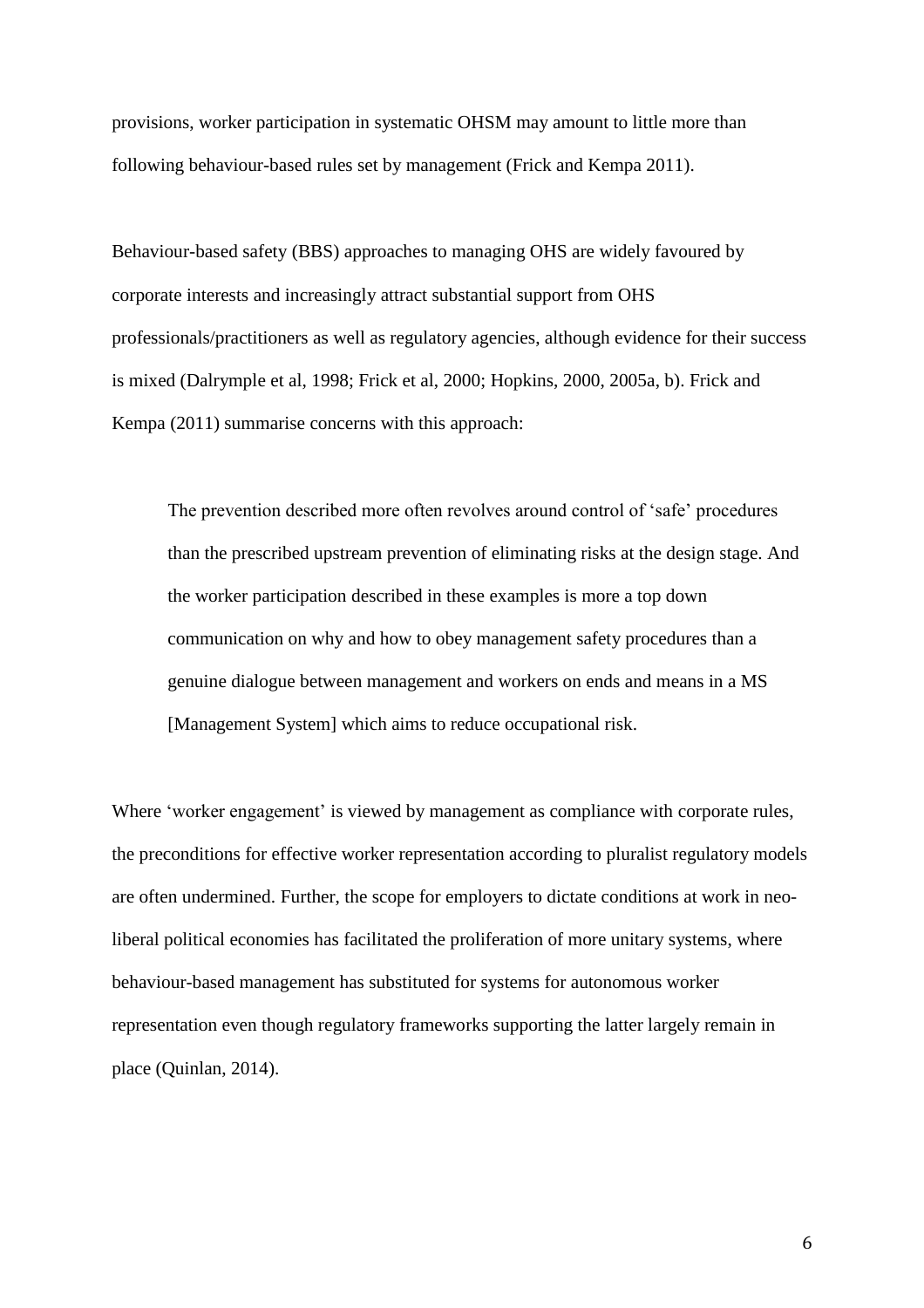These changes beg a number of questions concerning the continued relevance of the statutory arrangements for worker participation, as well as how workers' representatives and unions respond to the challenges of unitary systems.

### **Where the preconditions don't apply — coalmining in Queensland**

Mining is a hazardous industry with a high incidence of fatal injury. Queensland is one of two Australian states where coal is mined extensively. With around 40 mines (both open-cast and underground), Queensland is a major coal producer and exporter. Notwithstanding improvements, mining remains one of four sectors with the highest incidence of fatal injuries (Quinlan 2014; Safe Work Australia, 2013).

Queensland mines include strong representation of large corporations with extensive global mining interests and corporate OHSM strategies. Labour relations are contentious. Ccoalmining companies employ aggressive and often uncompromising human resource strategies, attempting, among other things, to marginalise the position of organised labour. At the same time, miners are comparatively highly organised and the position of the miners' trade union is significantly embedded not only in the mines but in the mining communities in which they are situated. Aided by wider reforms in the systems for Australian industrial relations, during the 1990s mining companies were able to establish increased managerial control over work regimes and increase the use of contractors and non-union contract labour as well as to some extent disconnect them from the social communities of the miners they employed (Bowden and Barry 2015; Waring, 2003). Nevertheless, although mines are frequently situated some distance from communities, they are not entirely remote, so drive-in drive-out arrangements are common. Corporate organisational strategies also encourage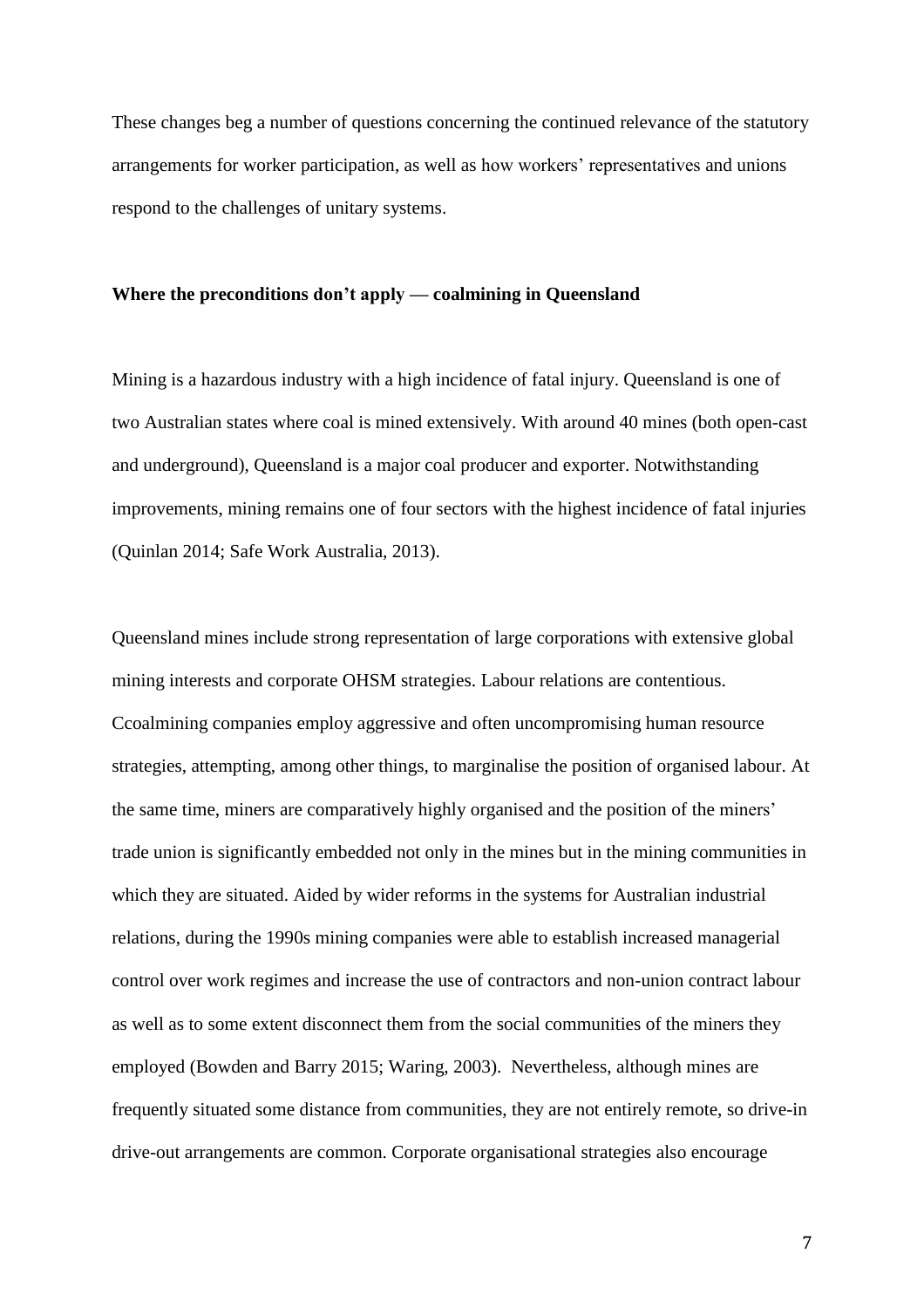considerable movement among senior mine managers, resulting in regular turnover amongst managers responsible for OHS.

Australia has a federal system of government where the power to regulate OHS is vested in state jurisdictions. In Queensland, coalmining safety regulation shifted to process-based measures with the introduction of the Coal Mining Safety and Health Act 1999. Reductions in coalmining injuries and fatalities occurred around this time, which have been favourably compared internationally (Yang, 2012) and linked to these regulatory changes (Gunningham and Sinclair 2012: ch 2).1 Characteristic of Queensland mining regulation is the link made between these systematic approaches to OHS risk management and representative worker participation (though the latter long predates the former). Statutory provisions give workers the right to elect two Site Safety and Health Representatives (SSHRs) per minr and the miners' union (the Construction, Forestry, Mining and Energy Union (CFMEU)) to appoint three Industry Safety and Health Representatives (ISHRs). ISHRs must be qualified mine deputies and their remit (including rights of access) extends to all Queensland mines. The rights of both types of representatives include the usual HSR functions of inspection, consultation and representation. They also have powers to review mines' OHSM systems, stop processes they consider dangerous and stop production altogether if necessary. The statutory provisions also limit the activities of representatives to OHS (as opposed to industrial relations) issues and emphasise their activities should not impede production. As coalmining is highly unionised, in practice the vast majority of SSHRs have always been union representatives.

 $\overline{a}$ 

<sup>1</sup> State-based, Australian general OHS legislation has largely been harmonised under a Model Act since 2011 but efforts to harmonise mine safety legislation have stalled.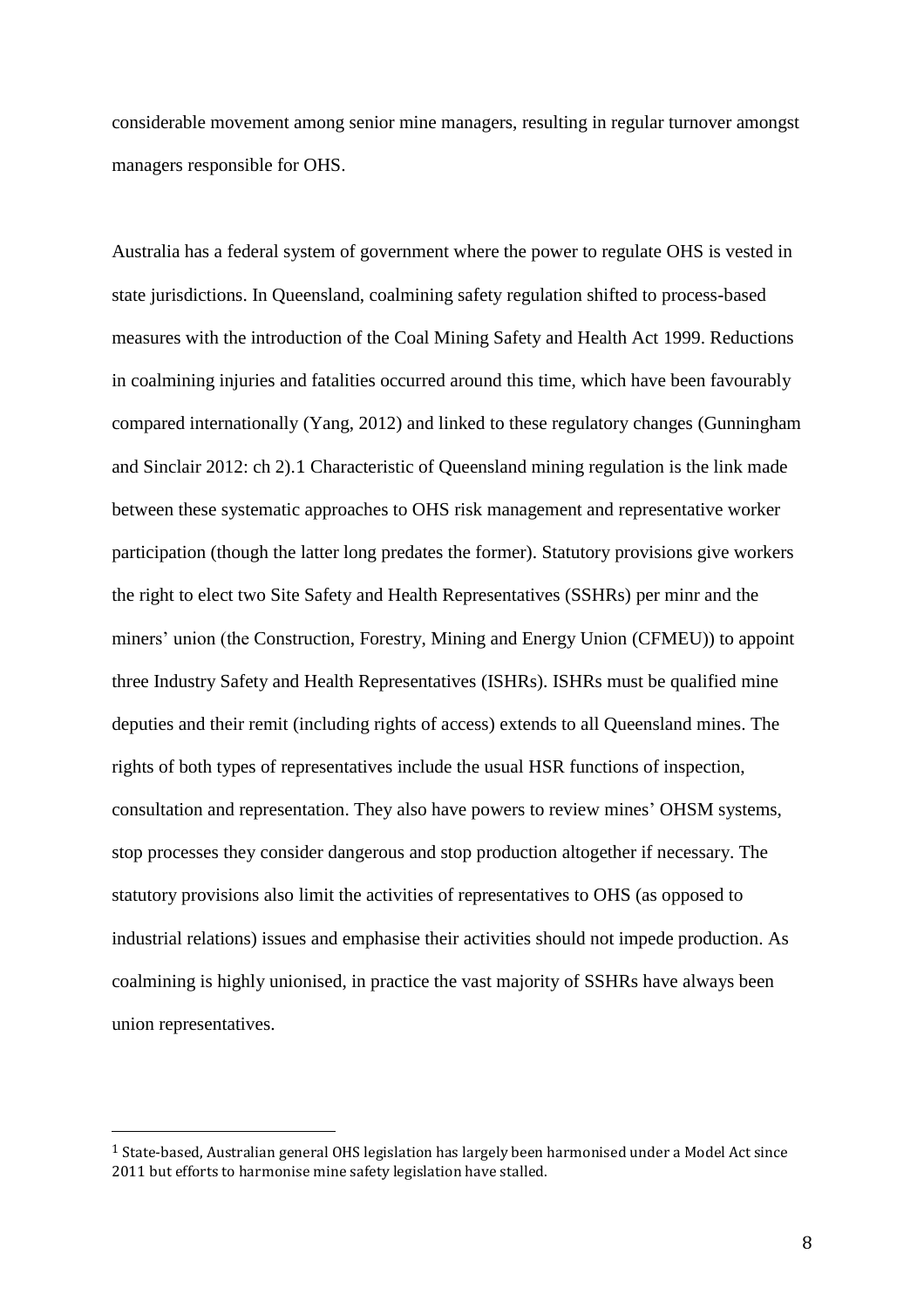The study upon which this paper draws examined the role and effectiveness of both types of representatives in addressing OHS on behalf of their constituencies; their relations with these constituencies and with mine managers (Walters et al 2014). This paper focuses on evidence of the ways worker representatives operate in situations where labour relations are unsupportive of a co-operative approach and where employers' preferred OHSM systems generally operate to marginalise representative.

# **Methods**

The study's research methods linked analysis of documentary evidence of mine safety representative activities in Queensland (i.e. SSHRs and ISHRs) with interviews with representatives. Analysis of ISHRs and SSHRs' inspection records, as well as those of government mines inspectors (from the Queensland Government Department of Natural Resources and Mines), was undertaken in relation to approximately half (19) of Queensland's coalmines. These reports covered 1998 to 2013 (although a small number were from an earlier period). Inspection records must be maintained by law and were made available to researchers by the CFMEU. Twelve of the mines were open-cut and seven were underground. Most were large or medium-sized (nine open-cut and eight underground mines respectively). Union density was greater than 75% in the majority of the mines included in the study. In four mines, one third to half the miners were union members, while in three there was no significant union presence.

For the documentary analysis each report was scrutinised to identify why an inspection had taken place, what was inspected and the outcome. Information concerning representatives' functions under the Act (such as issuing notices, stopping work or reviewing OHS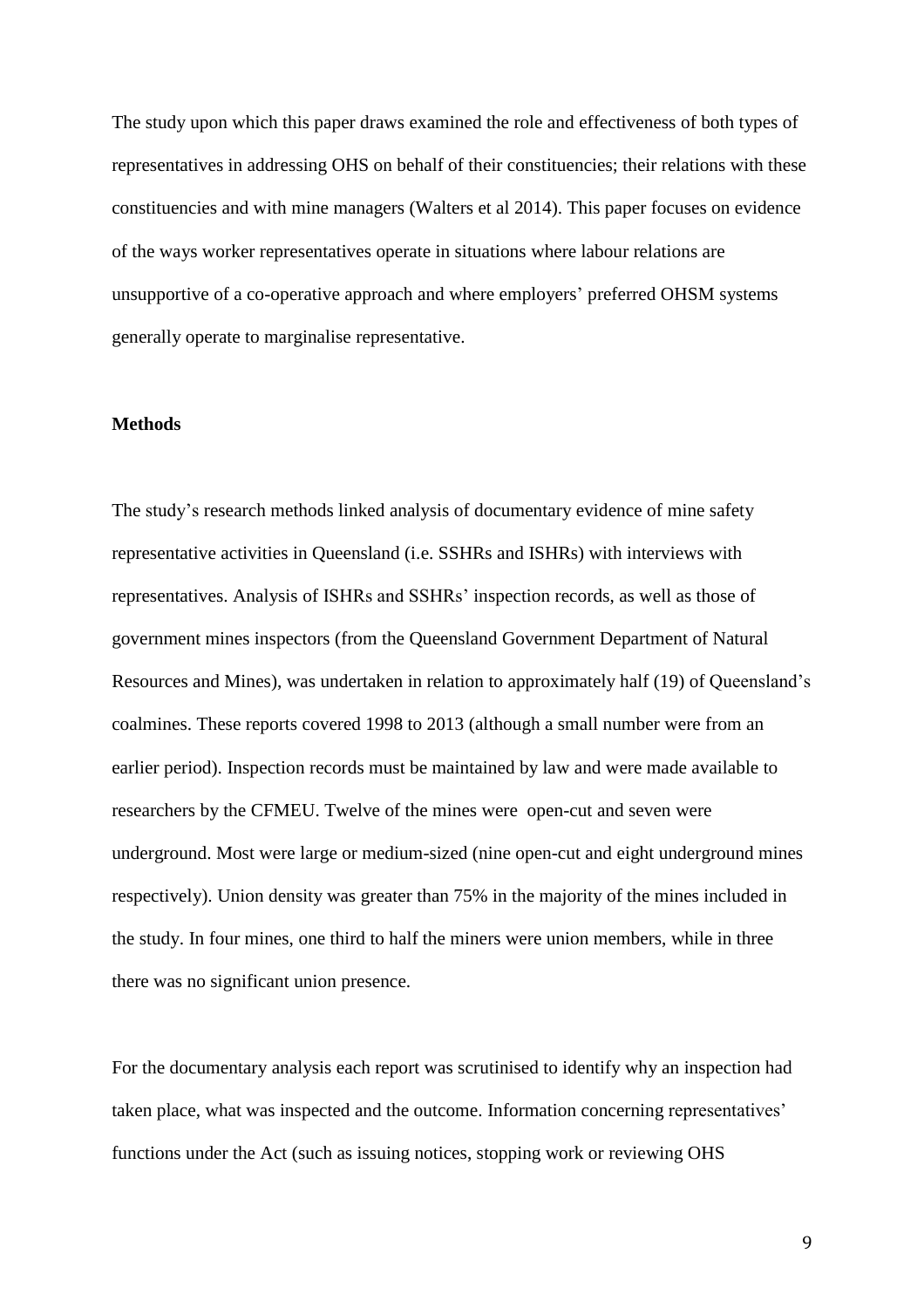management procedures), as well as other relevant background details, were also recorded. Particular attention was paid to inspection of 'fatal risks'. In mining the nature of fatal risks is well-known and documented (Saleh and Cummings, 2011; Walters et al 2014; Quinlan 2014). The aim of our documentary analysis was to examine representatives' activities and particularly the extent to which they addressed serious risks and OHSM systems. The intention was to build a detailed picture of representatives' role in preventing or ameliorating work-related ill-health, injury and death.

Further details on representatives' activities were obtained from interviews with a sample of 18 SSHRs, 14 employed in mines where inspection reports had been analysed and 4 from other mines. In addition, five ISHRs (three current and two who had held the position during the time covered by the reports) were interviewed, along with a senior Queensland Government mines inspector. We also observed sessions conducted by ISHRs at the annual CFMEU-organised training event for SSHRs. Two senior national CFMEU officials were also interviewed, but no representatives of employers/management agreed to participate. As well as investigating their activities, interviews sought to understand how representatives construed OHS issues on which they could legitimately represent miners' interests, how they perceived the boundaries between such issues and labour relations matters, and the strategies they adopted for resolving any conflicts. Interviews were undertaken in two union offices in Queensland and during training event. Interviews took 1-1.5 hours, were recorded and subsequently transcribed and analysed in relation to the above themes.

# **Representing workers' interests on health and safety in a climate of hostile labour relations — A success despite the odds?**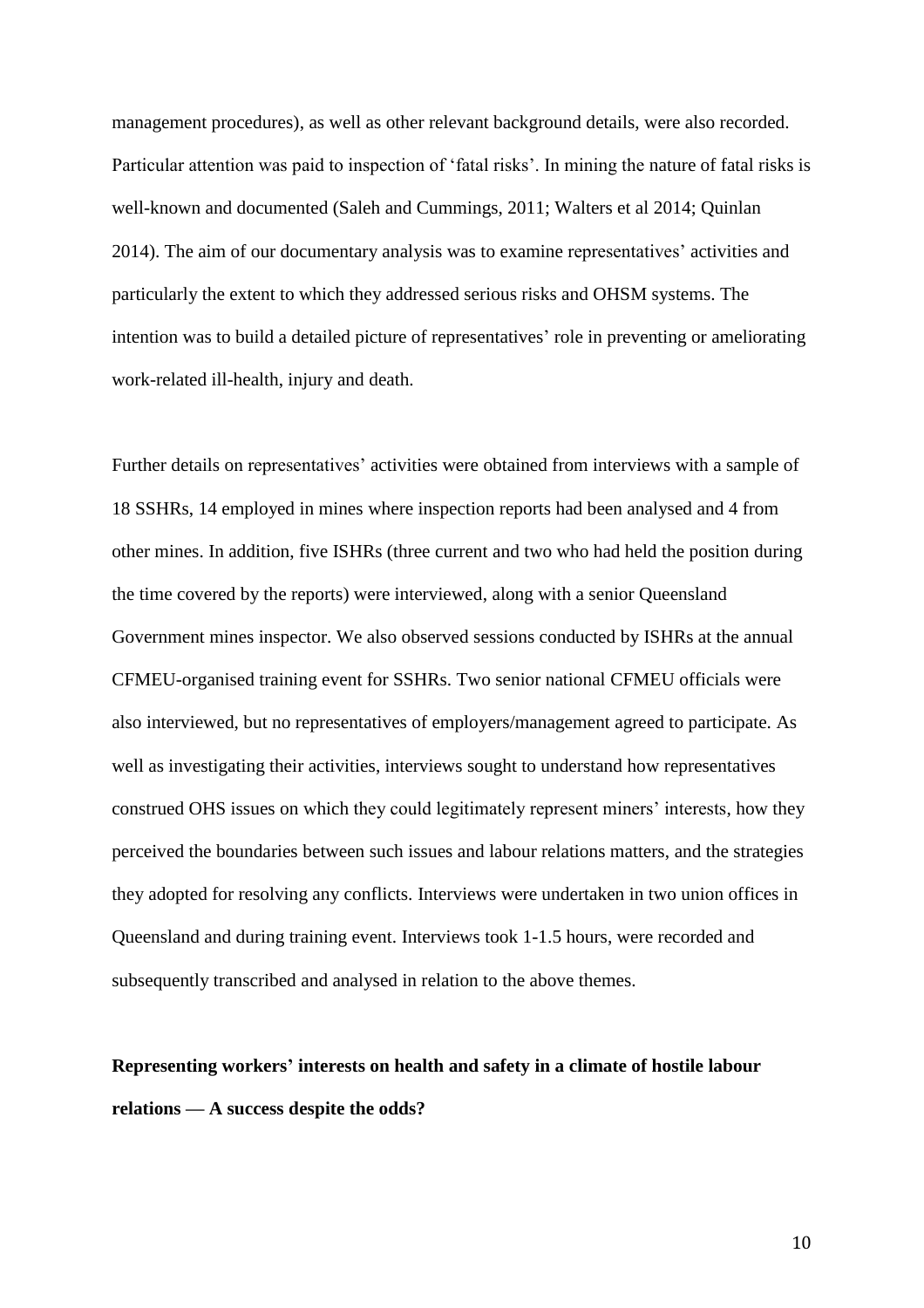We focused on four main aspects of the nature and role of the HSRs in our study:

- Who the representatives were and their commitment to their role.
- What kinds of risks they addressed and how they did so.
- The support they received from managers, inspectors and workers.
- The use made of their statutory powers of intervention.

We reasoned that taking this approach would allow an exploration of representatives' motivations and how they framed their role within the wider labour relations contexts in which they operated. It would enable an analysis of the risks they addressed to help determine whether these were serious health and safety matters or whether representatives were using their position to pursue other labour relations issues as is sometimes claimed. It would further enable a consideration of the level of support they received in carrying out their activities on OHS and in this respect it would especially allow an exploration of how representatives positioned themselves in relation to co-operation or conflict with their employers/managers. Finally, it allowed us to examine the ways in which they used their statutory powers, especially those enabling them to stop work in scenarios they deemed to be unsafe where such actions might be against the wishes of their employers/managers. Focus on these issues therefore enabled an exploration of how, and with what effects, pluralist or even conflict orientated strategies for worker representation functioned in an environment driven by unitary corporate notions of participation/engagement in OHS issues.

# **The representatives**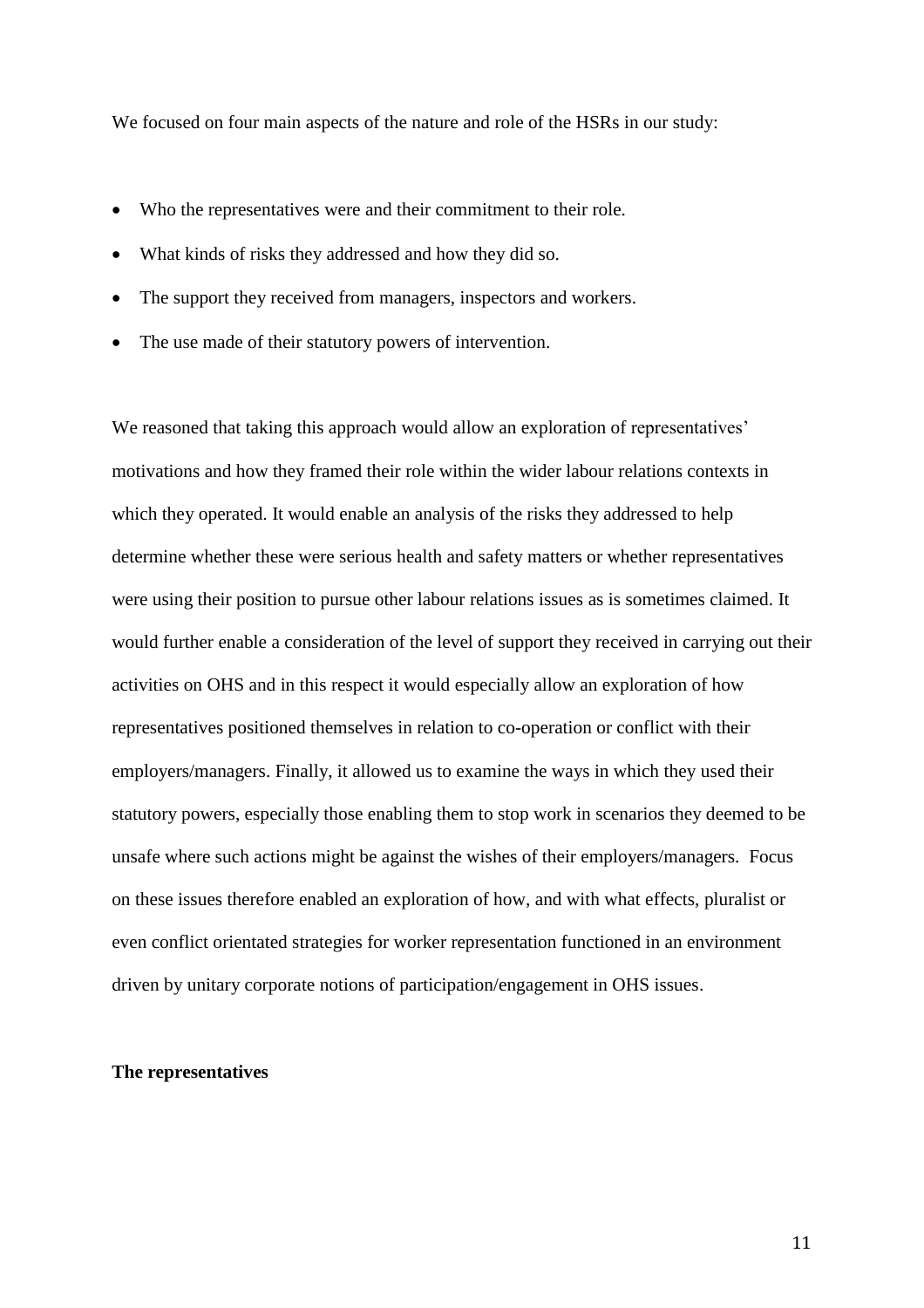The representatives were experienced miners, most with both underground and open-cut experience. Most SSHRs had been in post for several years or considerably longer and had not held other union positions. Prior to becoming representatives some had undertaken OHSrelated roles like being members of emergency rescue teams. A strong sense of purposeful dedication to representing fellow workers emerged from interviews with both SSHRs and ISHRs. For example, explaining why he moved from mines rescue to take on the role, one SSHR said:

I basically thought we can improve things…'cos we're reactive as rescue. We turn up and fix the situation somebody had a broken leg, a heart attack or an injury of some sort. And I thought…we'll look at doing something better and helping people out before they get hurt.

(7120040 - SSHR)

Commitment to coping with the demands of the role was also evident among SSHRs. Many talked about how representative activities frequently extended into their lives outside work. This sense of dedication was even more evident in the responses of ISHRs who all had considerable experience of both coalmining and OHS representation:

…its a huge drop in wages. And you've just doubled your hours of work to do the role!…You do it for the love and passion. And you might get weekends off every sixth weekend, 'cos you're on call.

(71200033 — former ISHR)

# **The risks**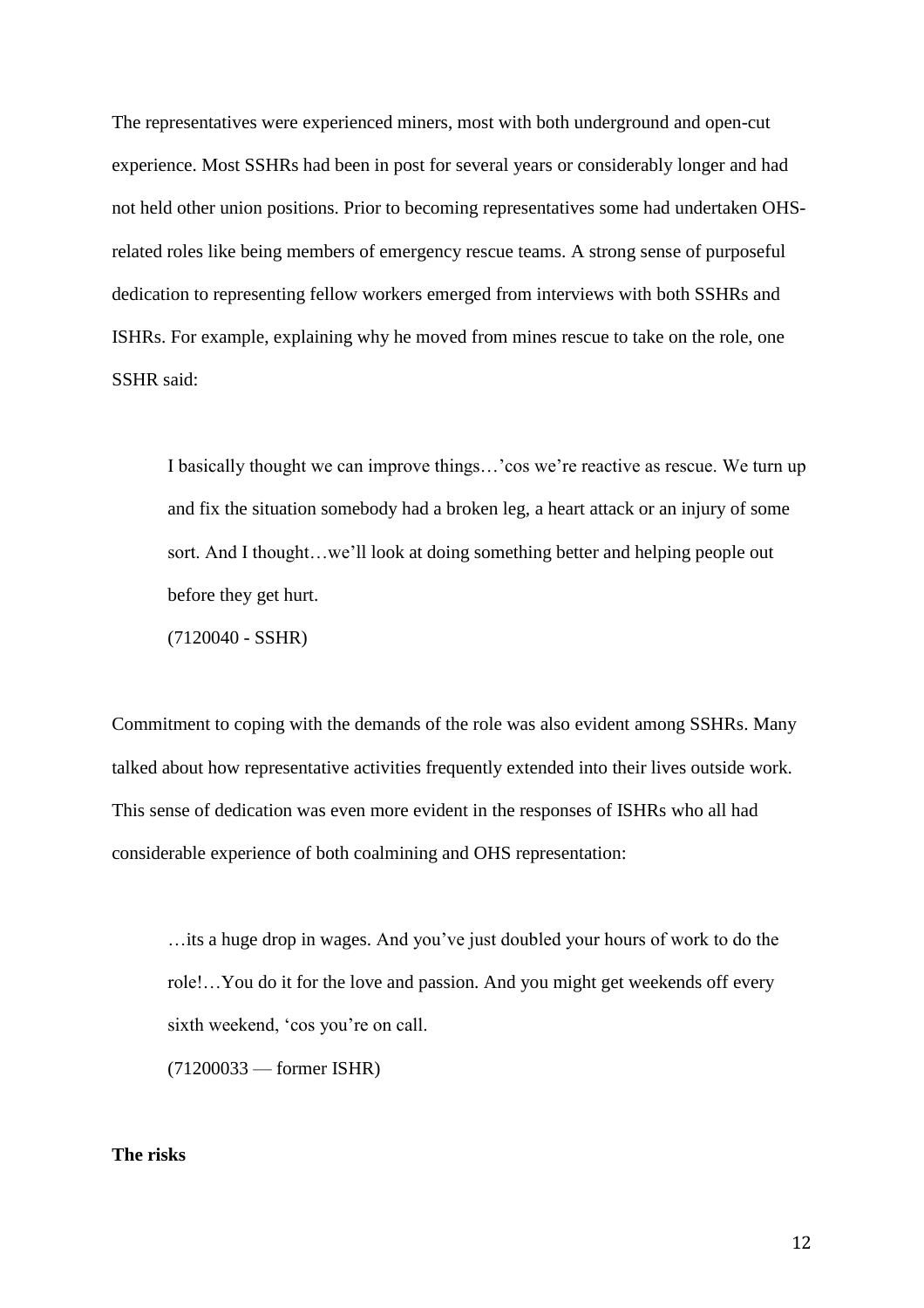What takes up so much of representatives' time? Do they use their functions and powers responsibly and commensurate with the risks addressed? To address these questions we first analysed documentary records of their activities in relation to Quinlan's (2014) classification of fatal risks. Based on an extensive review of the literature, this classification presents a typology of the common risks of injury or death resulting from coalmining incidents according to their seriousness, with those that commonly result in fatalities ranked as the most serious. Almost all the reports (94%) of the inspections undertaken by the representatives concerned the inspection of at least one such fatal risk. Moreover, although there were some differences in the risk types inspected, there was little difference between representatives and regulatory inspectors in the high proportion of their reports concerning such risks (Figure 1).

# **Figure 1**

Inspection of Fatal risks

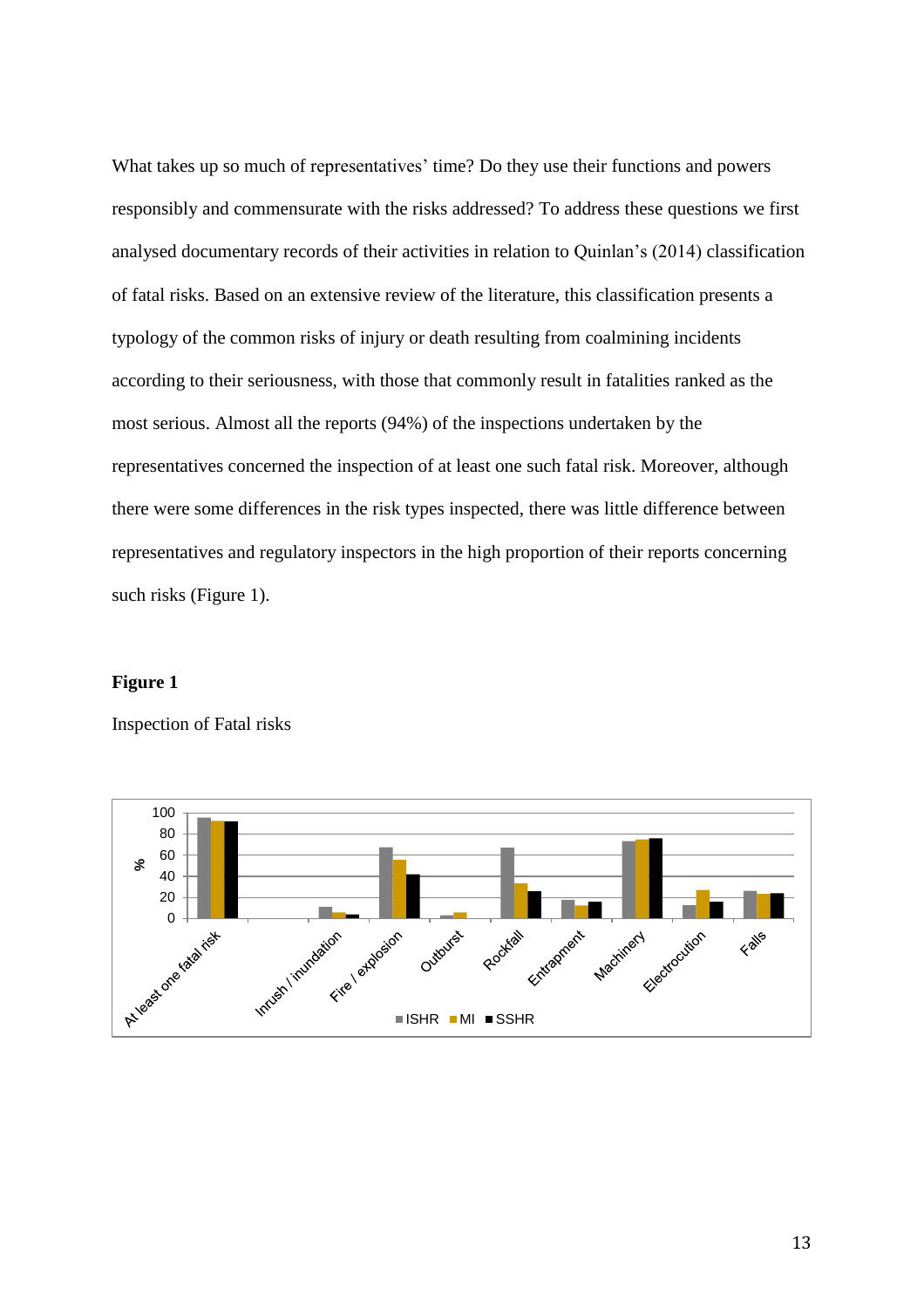With regard to documentary records of serious incidents, we found many of the incidents that were reported to the representatives, and the subsequent investigations they reviewed, were classified as High Potential Incidents (HPIs).. The legislation defines a HPI as 'an event, or a series of events, that causes or has the potential to cause a significant adverse effect on the safety or health of a person' thus such incidents usually fit among Quinlan's (2104) fatal risks. Mines are required to report HPIs to SSHRs, ISHRs and the mines Inspectorate. Many ISHR reports referring to HPIs were written following such notification and show ISHRs' involvement in and support for the investigation and subsequent learning processes.

Both types of representatives were also informed of serious accidents and reviewed the subsequent company investigation reports. In total 16% of the ISHR and SSHR reports we analysed referred to representatives assisting with investigations into serious accidents or HPIs, and all of them referred to at least one of the more serious risks included in Quinlan's category of fatal risks. Again this activity is empowered by the Coal Mining Safety and Health Act 1999.

From the interviews it became clear that representatives' main concern was to ensure investigations were rigorous and addressed underlying causes, consistent with robust OHSM systems and regulation. Overall, ISHRs were more concerned with the wider implications of the incident and investigation process, while SSHRs were more focused on preventing a recurrence. Although ISHRs were sometimes involved in investigation of these incidents, more typically they undertook an oversight/monitoring role:

…they ring up…this is what's occurred, okay, you may ask a few questions: what have you done to stop it from reoccurring, how bad is the injury, where has he gone to hospital, that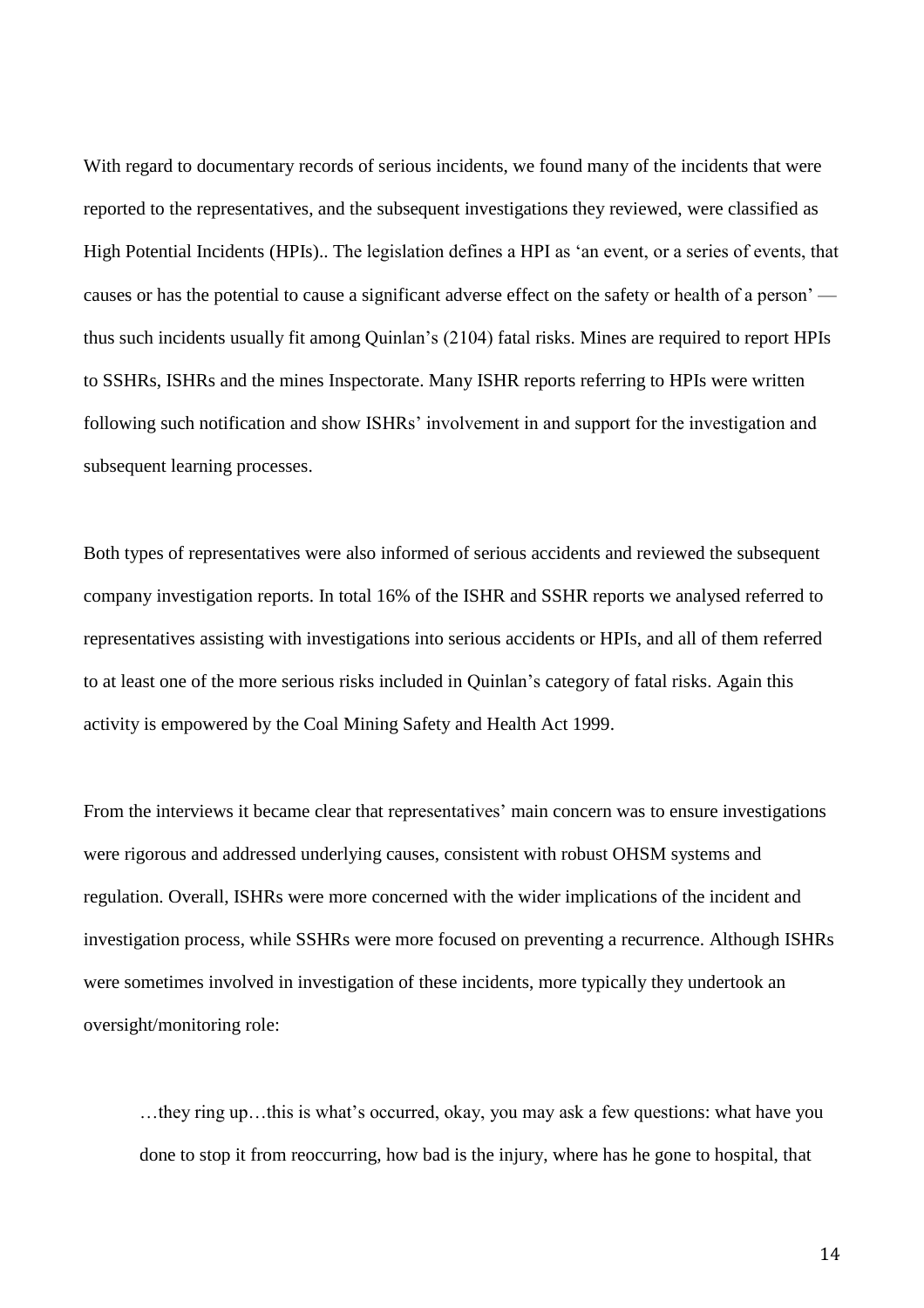sort of stuff, then at some stage they have to send a form, 1A it's called, they send it to the inspectors and to us.

(7120027 - ISHR)

SSHRs were commonly kept informed of investigations undertaken, with more significant involvement depending on management:

…depends who the management are. If there is…like a major incident, then sometimes we go and investigate it as well but it depends who it is. Sometimes we don't get invited and sometimes we don't get told about it.

(7120013 - SSHR)

Investigating incidents in which injuries or fatalities had occurred, for which legal responsibilities may apply for the company, sometimes led to perceptions of a conflict of interest with the senior managers responsible for OHS (site senior executives (SSEs)). Representatives commented on difficulties performing their roles in such situations:

SSEs have got their different ways. Some are good, because I've been involved in, what four deaths, on a mine site…Three of them it was good, the fourth one was…you're not allowed there, don't do this, don't do that…I've done what, three investigations courses with the police. So in other words I know what I'm doing when I go on to a scene. But they don't want that. They just do their own thing because they think we're going to blame them. (7120020 - SSHR)

# **Supporting and facilitating consultation**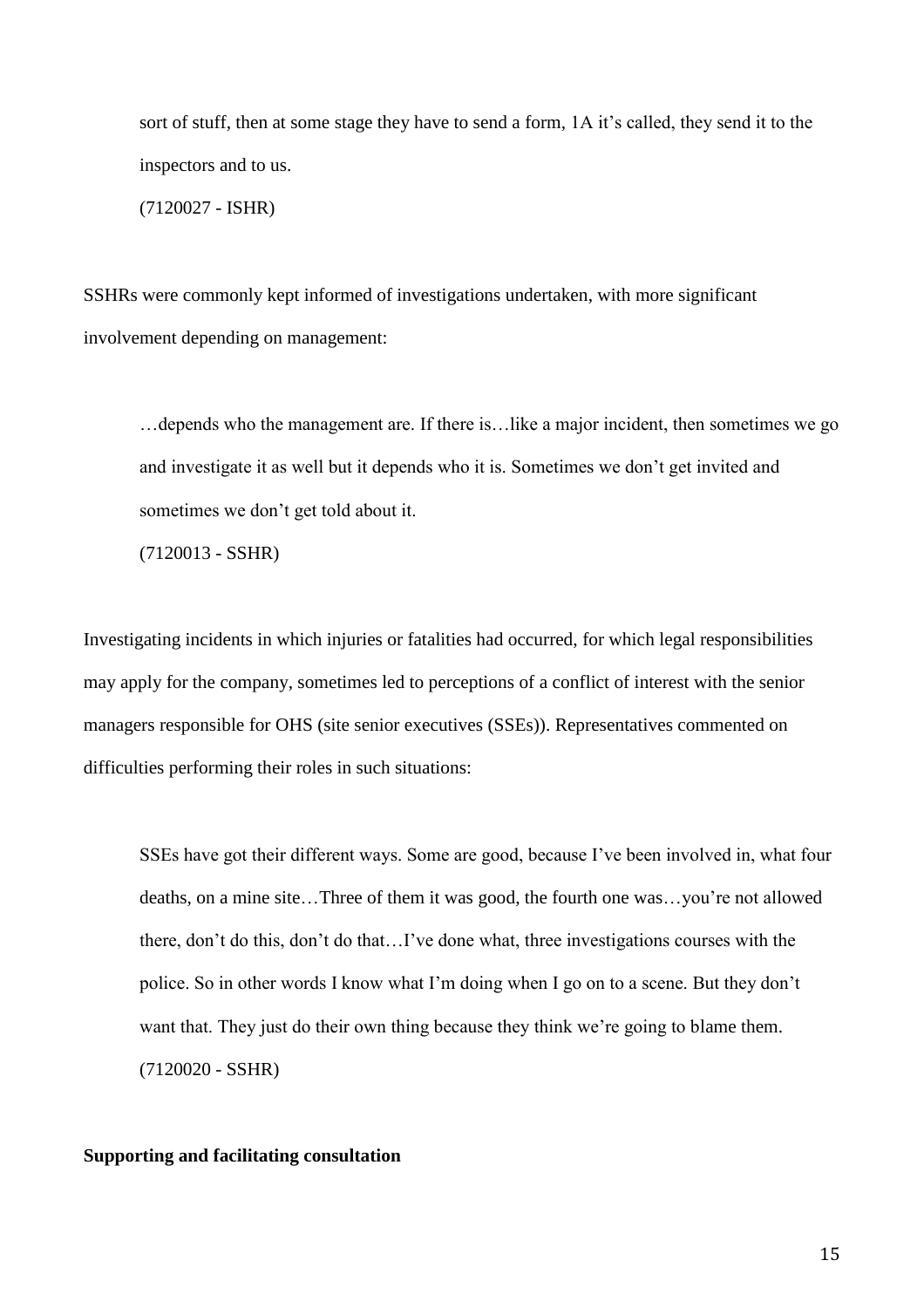In some mines senior management was perceived to give 'reasonable help' to a SSHR 'in carrying out the representative's functions' as required under section 99 of the 1999 Act. However, in many others acceptance of their role by management was seen as the outcome of a hard-won struggle. Parallel BBS systems were not helpful. Representatives reported having limited facilities; problems securing reasonable time to undertake investigations and inspections; poor responsiveness from managers to remedying issues; and general hostility to their role. Similarly, while some had positive experiences in reviewing OHSM systems and procedures, others reported a lack of consultation and managers choosing other workers for consultation on procedures, thereby marginalising representatives:

….you sometimes find that the company will select people to do those risk analysis and they're not always people on the job, fully relevant to what's going on.  $(7120035 - SSHR)$ 

ISHRs also spoke about the range of managerial attitudes experienced by SSHRs and how this affected the support they were able to offer. They frequently gauged their approach to helping SSHRs to match the responsiveness of particular mines' management, going to some lengths to persuade them of the value of greater consultation with SSHRs. Many of these situations reflected the emphasis on BBS and its focus on direct engagement with individual workers, where it was difficult for worker representatives to gain a purchase in participative approaches to OHS, obliging them to be reactive in defending workers' interests in the face of poor OHSM. They acted from outside a management system from which managers had effectively excluded them.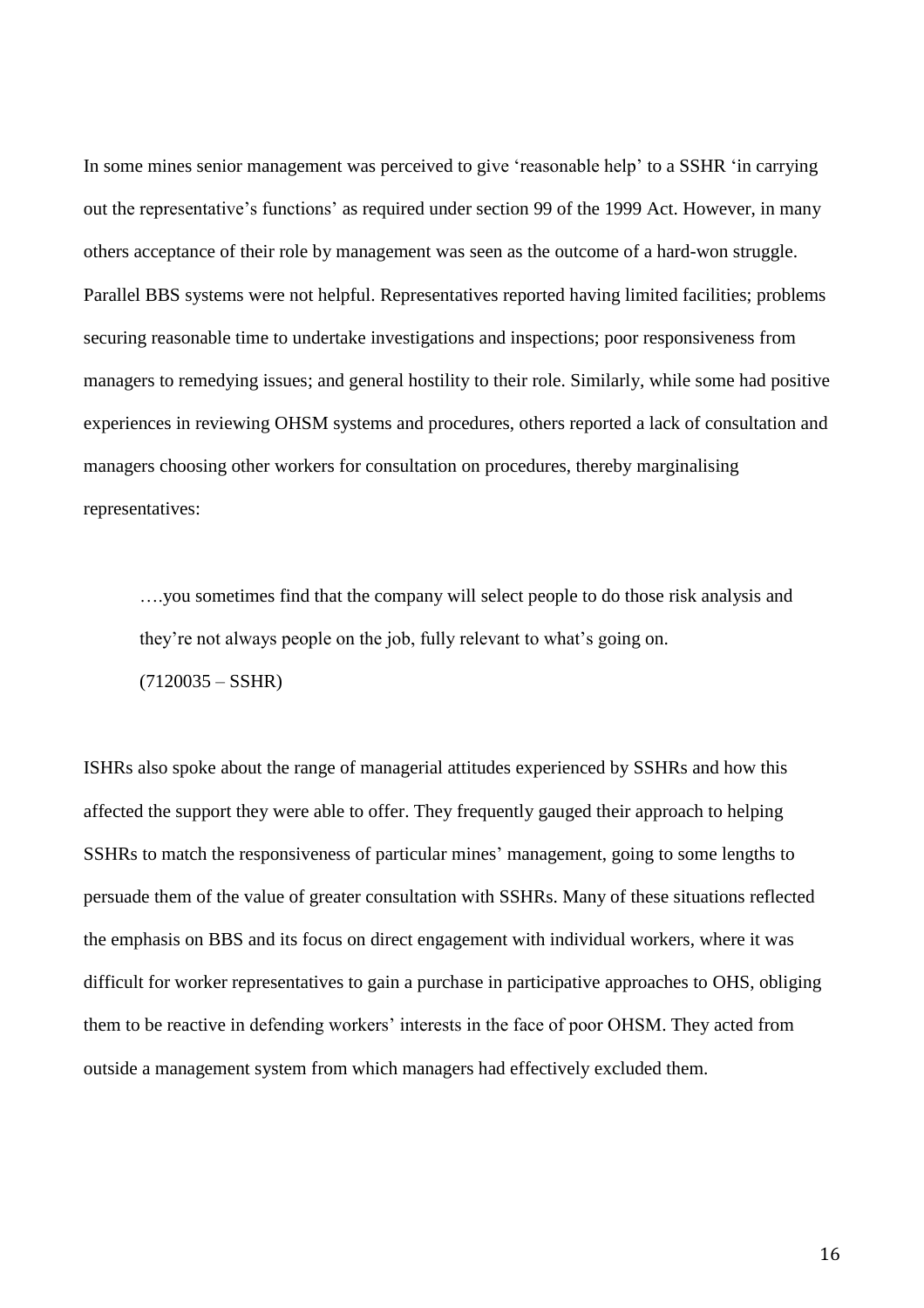Interviews with representatives also highlighted the considerable time taken up with reactive responses to complaints from miners. Asked how often matters were raised one respondent stated:

Every day, every day. They have a doubt every day. They might come up and say look, has there been a risk assessment done on this? And I will say look I wasn't involved in it but I will find out and get back to you…every day, without a doubt. (7120014 - SSHR)

However, it was clear that the boundaries between reactive and proactive work were blurred: one often led to the other.

There was evidence that raising issues with SSHRs also occurred outside the workplace:

I don't finish work when everyone else finishes work, I go home, I have a meal at night, you go and sit down for dinner, I get three, four people sometimes, I've had them stand in line, to talk to me. They all come to me with an issue, this happened today, this. I say well…talk to your supervisor, yes I did, but that supervisor doesn't want to know about it, alright, well leave it to me…I'll go and have a talk to the supervisor, get him away, say listen, yesterday this happened, how and why did that happen, did anybody mention anything to you, …, so I can have a talk to them, I can sort it out that way.

(7120025 - SSHR)

As the quote illustrates, approaches outside working hours reflected the number of issues representatives addressed and/or the affected worker feeling that manager matter had not been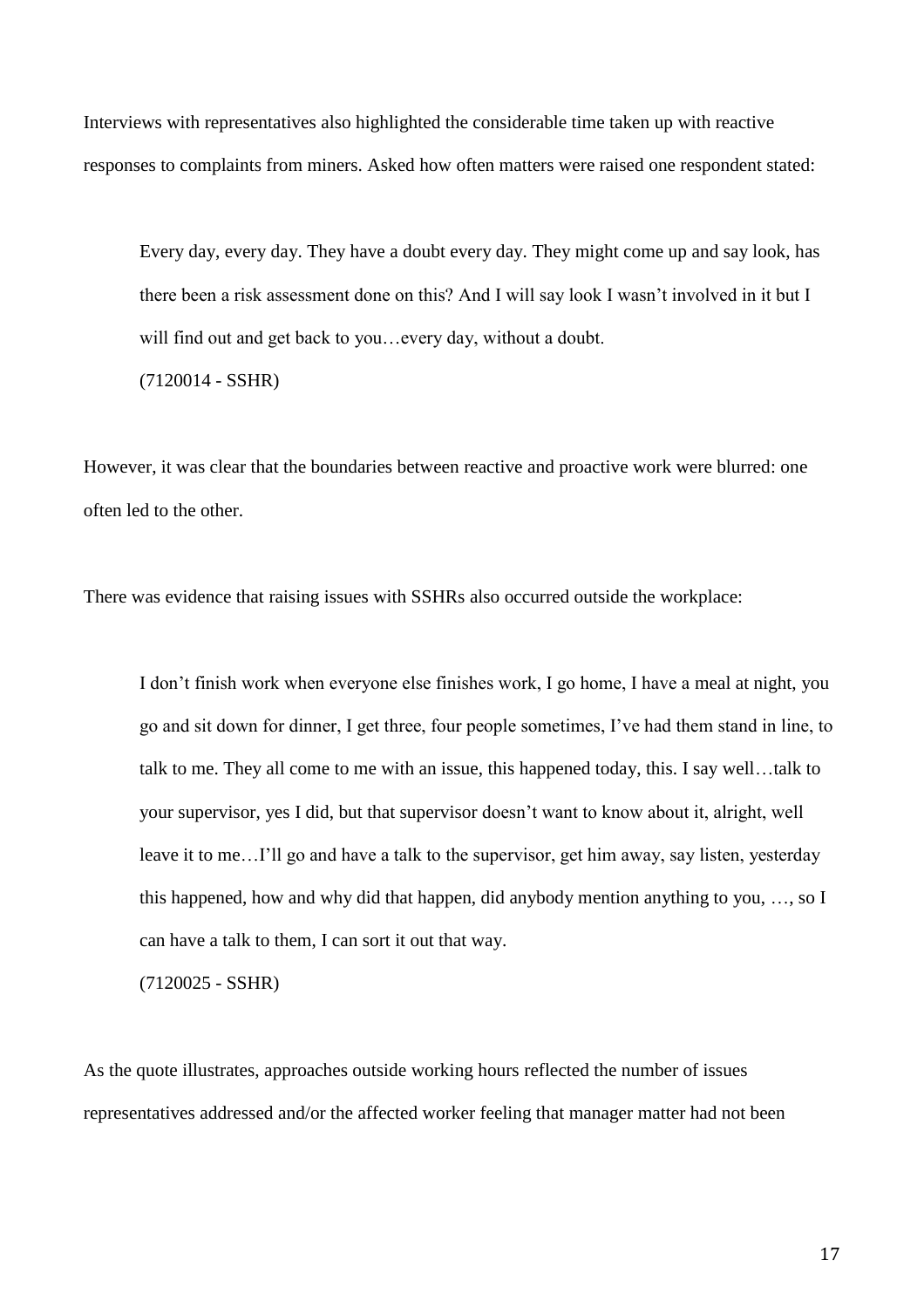properly dealt with. Other complaints came to SSHRs outside work time and off-site because workers were afraid of the repercussions:

…you've got this massive culture of people that are scared or intimidated to raise concerns…Contractors and permanents as well. There's the culture if you speak up…you'll be given crap jobs or you know, you'll be put in the corner…a lot of people are intimidated to speak up, and that's the culture that [company] has created.

(7120022 - SSHR)

This quote further illustrates the pervasive effects of individualised behavioural approaches to safety management, which contribute to feelings of insecurity and mistrust in managers, especially among workers in already insecure work arrangements (see Gunningham and Sinclair 2102: ch 4).

While representatives' views about the support they received from managers were mixed at best, the vast majority felt they received strong support from fellow miners. This was often implicit in how they described investigating complaints or making representations on behalf of miners. It also manifested in fellow miner confidence in their decision-making during confrontations with management:

…they were told to go back to work and they refused to go back until I gave them direction. That sits very highly in my book, that they had management telling them to do something and they wouldn't do it. They were waiting for my instruction. That tells me that they believe in what I am doing.

(7120021 - SSHR)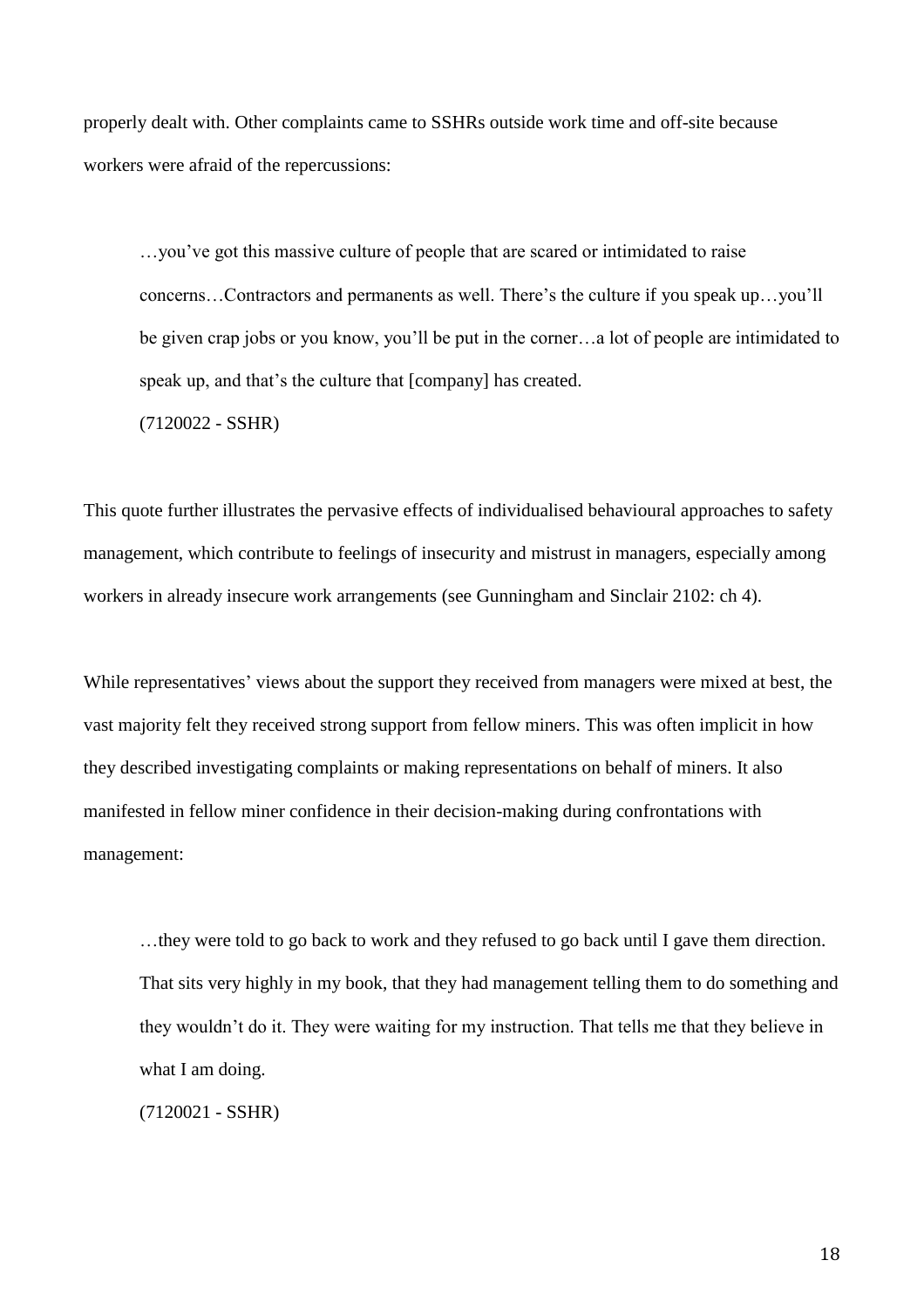Relations with the mines inspectorate were somewhat more equivocal. According to the senior mines inspector interviewed:

What should happen is that the SSHR should be able to accompany the Inspector on his inspection.

(7120032 – Senior Mines Inspector)

But in over half of the reports of inspections undertaken between 2009 and 2013, there was no mention of whether a SSHR had been present., This is an improvement over earlier years but the most likely inference is that SSHRs remain excluded from a substantial proportion of mines inspectors' visits (Figure 2).

# **Figure 2**



**Reference to SSHR presence during inspectorate mine visits over time**

Representatives reported a mixed experience concerning notification of inspectors' visits of inspectors. Some believed they were always informed in advance, and they generally accompanied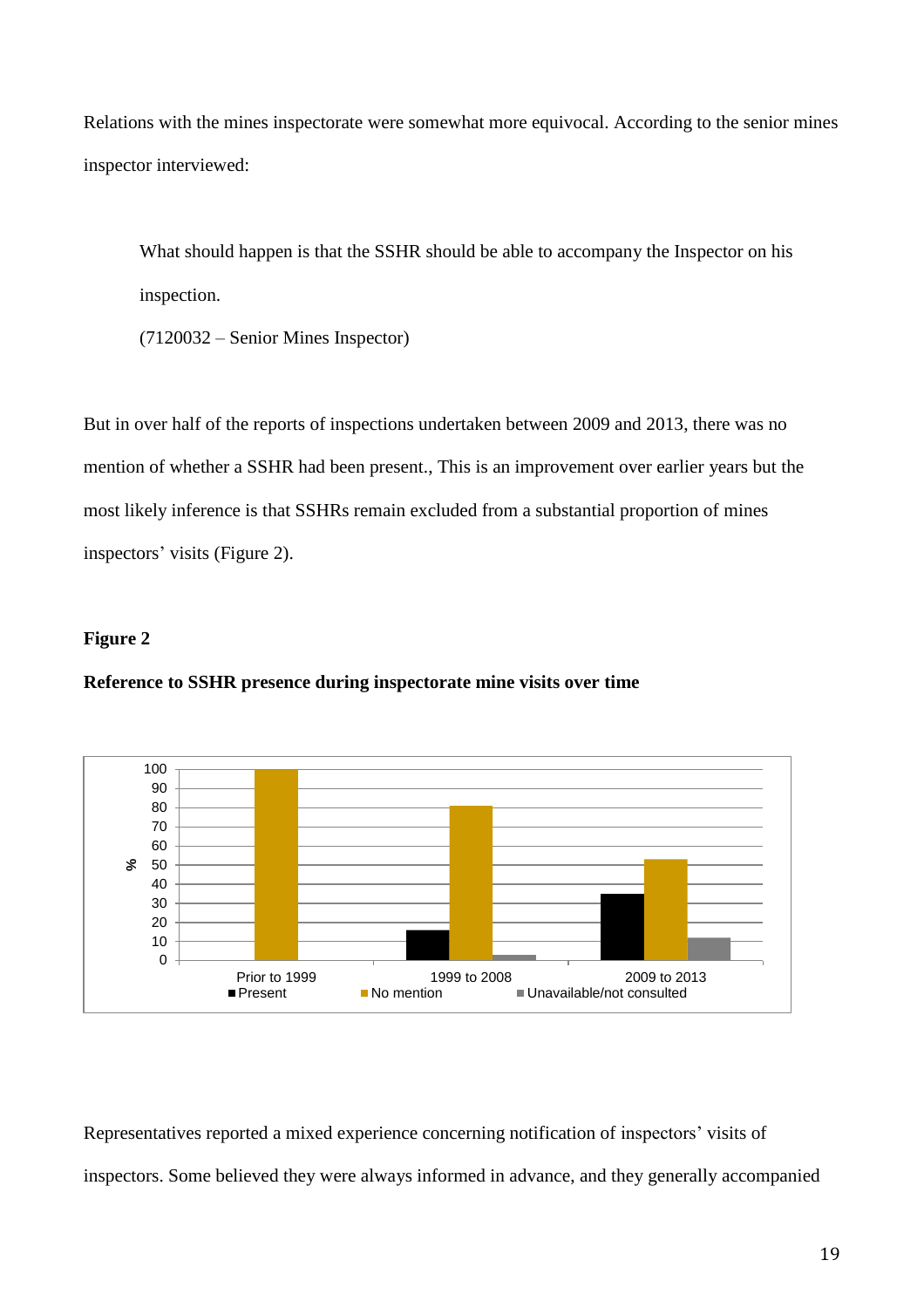the inspector during the inspection. Others felt their managers were less forthcoming with this information. It was also felt that the likelihood of SSHRs meeting inspectors was influenced by inspectors' attitudes:

Depends on the inspector. Some inspectors are pretty proactive about that and some aren't. (7120034 - ISHR)

Inspectors are often mining engineers who have previously worked as managers. This, and the practice of some individuals moving back and forth between positions in the industry and the inspectorate, led representatives to question their impartiality: a concern recognised by the senior mines inspector interviewed. Despite this, there was considerable mutual respect for the roles each played in OHS surveillance.

### **Using statutory intervention powers**

The most disputed statutory provisions for SSHRs and ISHRs are the capacity to suspend work where there is a serious risk of injury or ill-health. The Coal Mine Safety and Health Act 1999 gives SSHRs authority to order suspension of all mining operations, stop specific operations, or require supervisors to stop them, if they reasonably believe there is an immediate danger. Similar powers are given to ISHRs as powers to issue a directive under section 167. Representatives also have statutory powers to order management to undertake certain actions. For example, they must advise the SSE if they believe the OHSM system to be inadequate and inform a mines inspector if they are not satisfied this advice has been appropriately addressed. The mines inspector is obliged to investigate and report this in the mines record.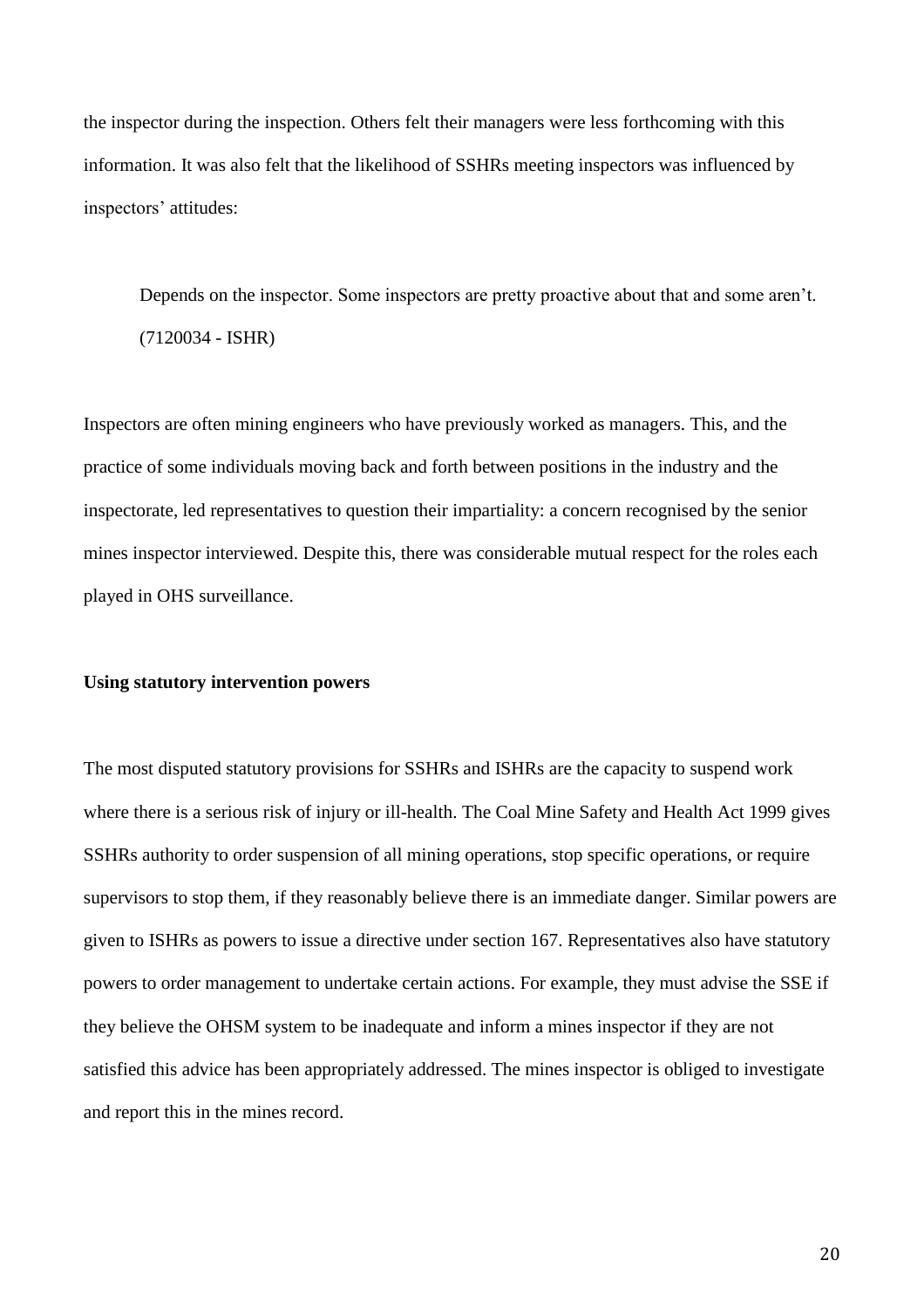In a hostile labour relations climate, where representatives felt they received limited support, it might be anticipated they would often have recourse to these statutory powers. We examined the documentary evidence and questioned representatives concerning their use. Analysis of the former showed that ISHRs rarely stopped work: only 5% of reports in our sample referred to suspension of operations.

Suspension of the entire mine operation, as opposed to operations in particular areas or using specific equipment, was even rarer: there were only six such suspensions in the records we analysed (1% of all ISHR reports). All but one referred to fatal risks as the reason for stopping work. Notably, two reports referred explicitly to the ISHR supporting an earlier decision by the SSHR to suspend operations. Similarly, only three SSHR reports referred to suspending operations, all concerned fatal risks and all were from the same mine.

The CFMEU's own analysis of suspension notices for all Queensland coalmines identifies 80 served since the 1999 Act was introduced (CFMEU, 2013). Our data were less complete, but the percentage of suspension notices identified was broadly what would be anticipated from the CFMEU data.

There were too few suspension directives in our data to draw reliable inferences concerning patterns or trends over time. However, the CFMEU (2013) analysis, of all Directives issued since the 1999 Act, indicated they have been increasingly used at the management systems level. It noted that until recently mining company objections to the directives were rare. Even when appeals were lodged, the actions of ISHRs have been upheld, or the Mines Inspectorate has issued a Directive under section 166 in their place, which requires remedial action but allows the process in question to continue while such action is taken. The CFMEU pointed out that had the ISHRs had the power to issue a section 166 Directive, they would have done so themselves in these cases.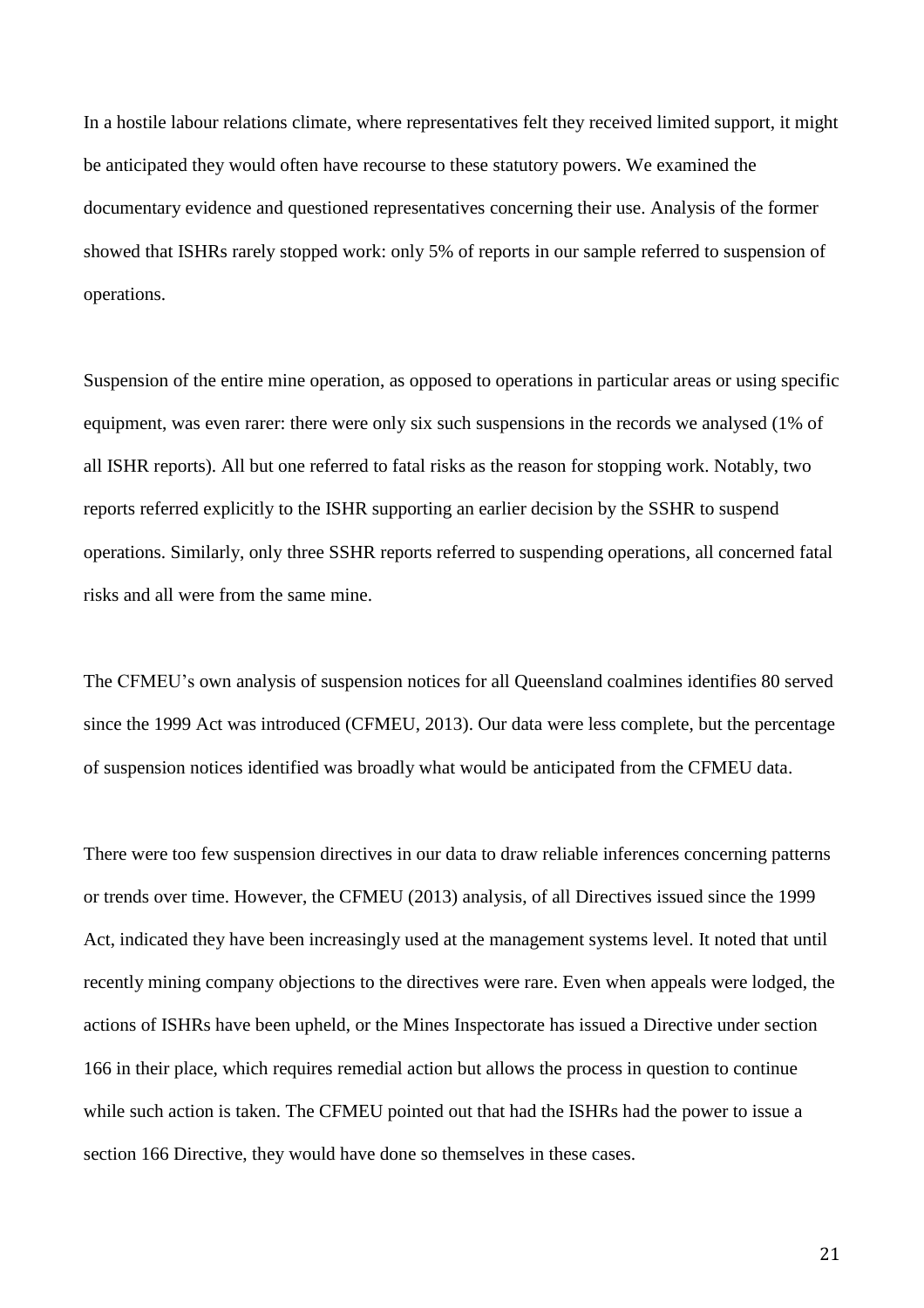In addition to suspension orders, other formal notifications by ISHRs were also rare (8%). Again, some (11%) were explicitly supportive of prior actions by the SSHR. Many identified weaknesses and required corrections to OHSM systems (for a more detailed analysis see Walters et al 2014:67- 77).

Several relevant points emerge from this documentary evidence. First, orders made by the ISHRs in relation to inadequate OHSM systems represent a very small proportion of their activities. Second, orders have been used to address significant risks, including inadequacies in emergency response procedures and equipment, ventilation, gas monitoring, machinery hazards etc. Further, they are generally used to identify the link between particular risks and deficiencies in the OHSM system responsible for controlling those risks. This feedback constitutes a procedure widely accepted as good practice in OHSM and risk prevention. Therefore, documentary evidence supports the conclusion that representatives use their powers to suspend work responsibly. They also act appropriately in relation to identifying serious failings in OHSM systems. Finally, there was no evidence that referral of these matters to Mines Inspectors resulted in representatives being deemed to have issued orders inappropriately or irresponsibly.

Interviews reinforced evidence that both ISHRs and SSHRs were cognizant of the significance of their powers to stop work and used them sparingly:

…we're pretty careful how we issue a 167…it's your final power. (7120037 - ISHR)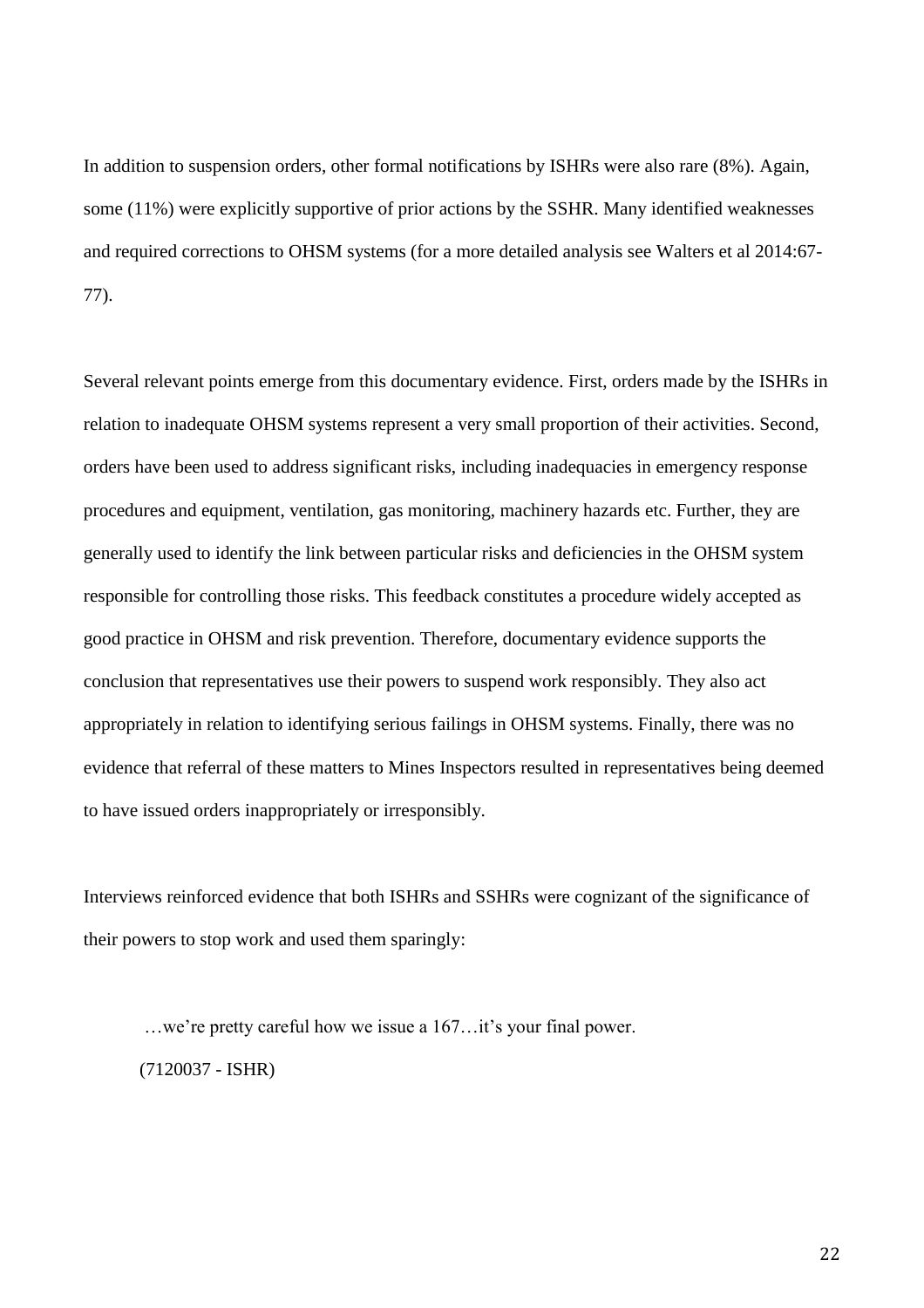Generally, they used these powers only when they felt there was no other recourse after engagement with management had failed to reduce the seriousness of the risk concerned:

…in the whole 8 years I am happy to say I have only had to do it about 4 times. But a lot of times, if something is not an immediate danger then I will try and give people the opportunity to fix it.

(7120013 - SSHR)

On other occasions representatives used suspension orders when they perceived an immediate risk of serious harm if the process or operation continued:

I issued a 167, get everyone out of the mine. And that was warranted…on that occasion, because I wanted everyone out the mine, out of the explosive range then we'll have the discussion.

(7120038/9 – Former ISHR)

Both SSHRs and ISHRs were aware of the strictures placed on their freedom to serve such notices and regulatory requirements on them not to 'perform a function or exercise a power…for a purpose other than a safety or health purpose' or 'unnecessarily impede production at a coalmine'. At the same time, possessing such powers considerably strengthened perceptions of their legitimacy amongst colleagues and bolstered their confidence they would be taken seriously by senior managers. These findings parallel those in studies of the powers of HSRs to stop dangerous work in other industries and countries. For example, in Sweden researchers found these powers were used very sparingly but were greatly valued by representatives for the legitimacy and respect for their role they conferred (Frick, 2009). Similarly, Australia an ACTU (2005) survey of HSRs found 11% had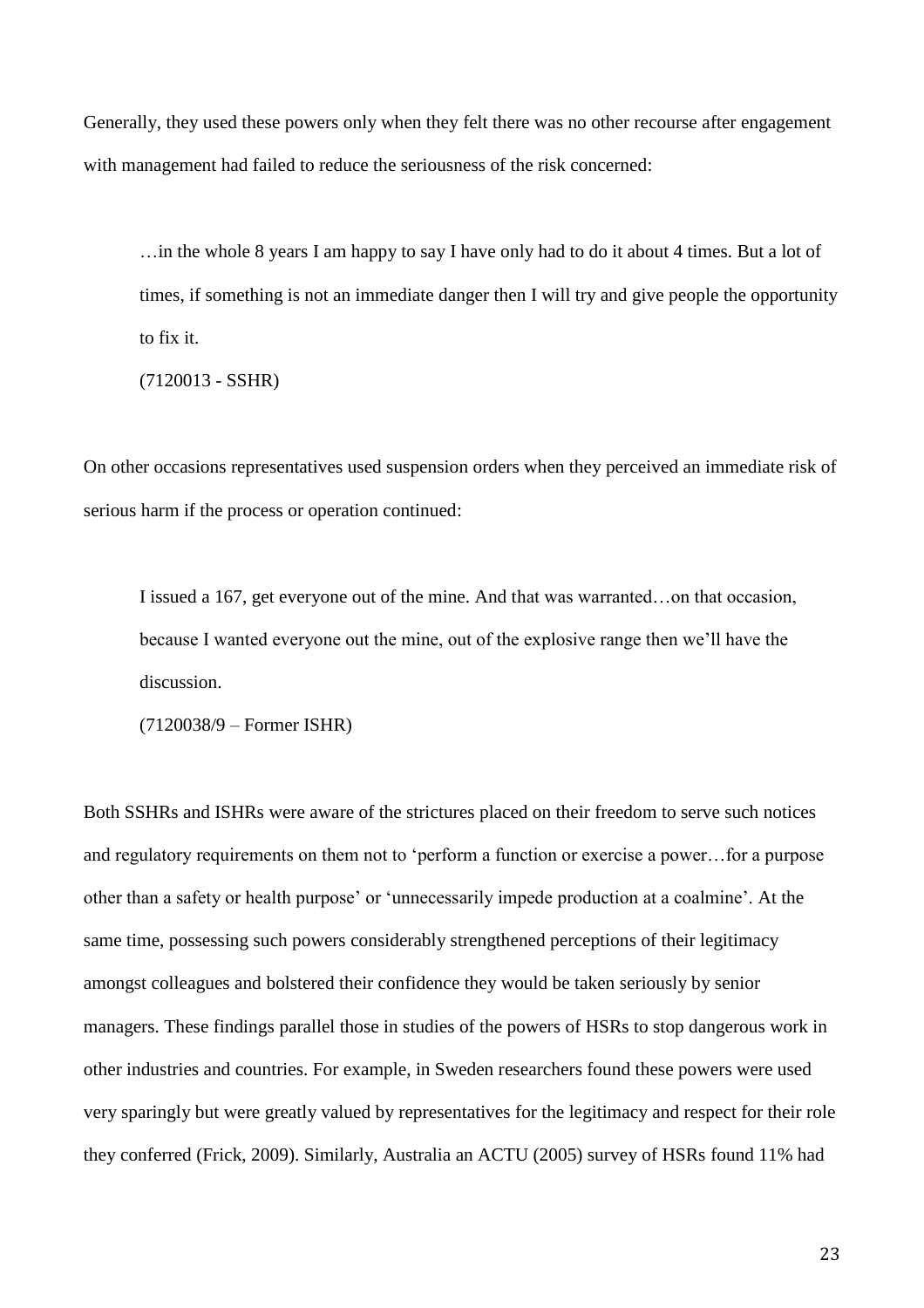issued a provisional improvement notice (PIN) or default notice and 91% of these said it was effective in resolving the OHS issue. There is also little Australian evidence that powers to stop dangerous work have been overused. The ACTU (2005) survey reported that 21% of HRSs reported directing that unsafe work cease, and 88% said the direction had been effective in resolving the issue.

Turning to strategies for 'getting things done', one prominent feature of the approach taken by both types of representatives was how they decided what fell within their remit. For example, as in other sectors, structural changes to mining work often blur boundaries between traditional OHS matters and work organisation issues, like staffing rosters, the pace and intensity of work and shift patterns, that can have OHS implications. The ways representatives dealt with such matters reflected the labour relations context and their efforts to offset managerial hostility. Their statutory mandate explicitly covered traditional OHS matters. Rather than seek a wider understanding of the work environment as the basis for their role, as often advocated by unions in others sectors, ISHRs and SSHRs sought to maintain a separation of straightforward OHS issues from those less easily defined as such. They reported doing this to retain the legitimacy of their position and avoid challenges from mining companies. When issues arose that contained 'OHS' and other work organisational elements, representatives worked on them with the wider union organisation to ensure there was a co-ordinated approach where other representatives could deal with 'industrial' matters. Regular featuring of OHS issues and reports from SSHRs at union lodge meetings were important ways of ensuring such integration:

there's 'safety', there's 'industrial'. You get pulled into it, you end up getting shot…you're unlucky you'll probably get bloody prosecuted. So it's a matter of just reinforcing that  $(7120026 - SSHR)$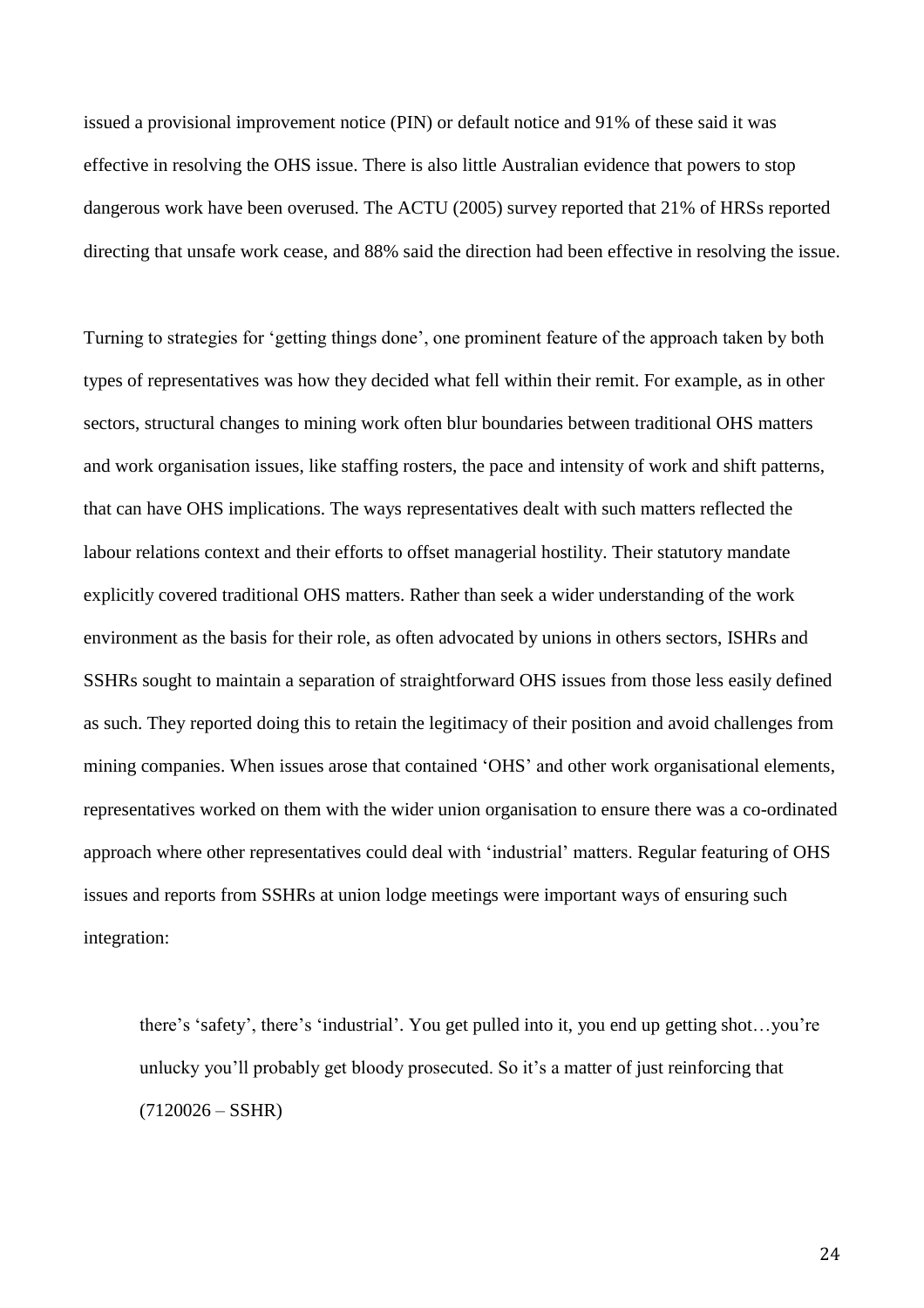Similarly, experience in a poor industrial relations climate taught representatives that being accused of impeding production would lead to swift reprisal from employers. Again, experienced respondents indicated they maintained a clear division of task content:

I'm conscious from the point of in my former role like I had the likes of [company] and some of the largest multinationals challenge me in particular to that, when I've shut their mines down, they're unsafe. And when they had me before the Department Inspectors…each and every time there's nothing to answer…my focus was health and safety. If it was an industrial issue, they sort it out there.

(7120038/9 – Former ISHR)

Representatives, therefore, relied on a prescriptive regulatory mandate when developing strategies appropriate to operating as worker representatives in a relatively hostile climate. This allowed them to represent the interests of workers on health and safety, despite the hostility of managers. They could do so because the wider union organisation prioritised OHS and, through good liaison/coordination with other workplace representatives, they were able to distribute tasks and avoid accusation of abusing their position, while ensuring wider issues with indirect OHS implications were still addressed. Thus, both ISHRs and SSHRs could identify and remedy a range of conditions, which, if left unchecked, would have constituted fatal risks to workers even in mines where the labour relations climate was hostile.

#### **Conclusions: framing what works in an unsupportive climate**

Overall, our analysis provides evidence that, with the support of fellow workers, their union and the mines inspectorate, HSRs in Queensland coalmines address serious risks and these actions are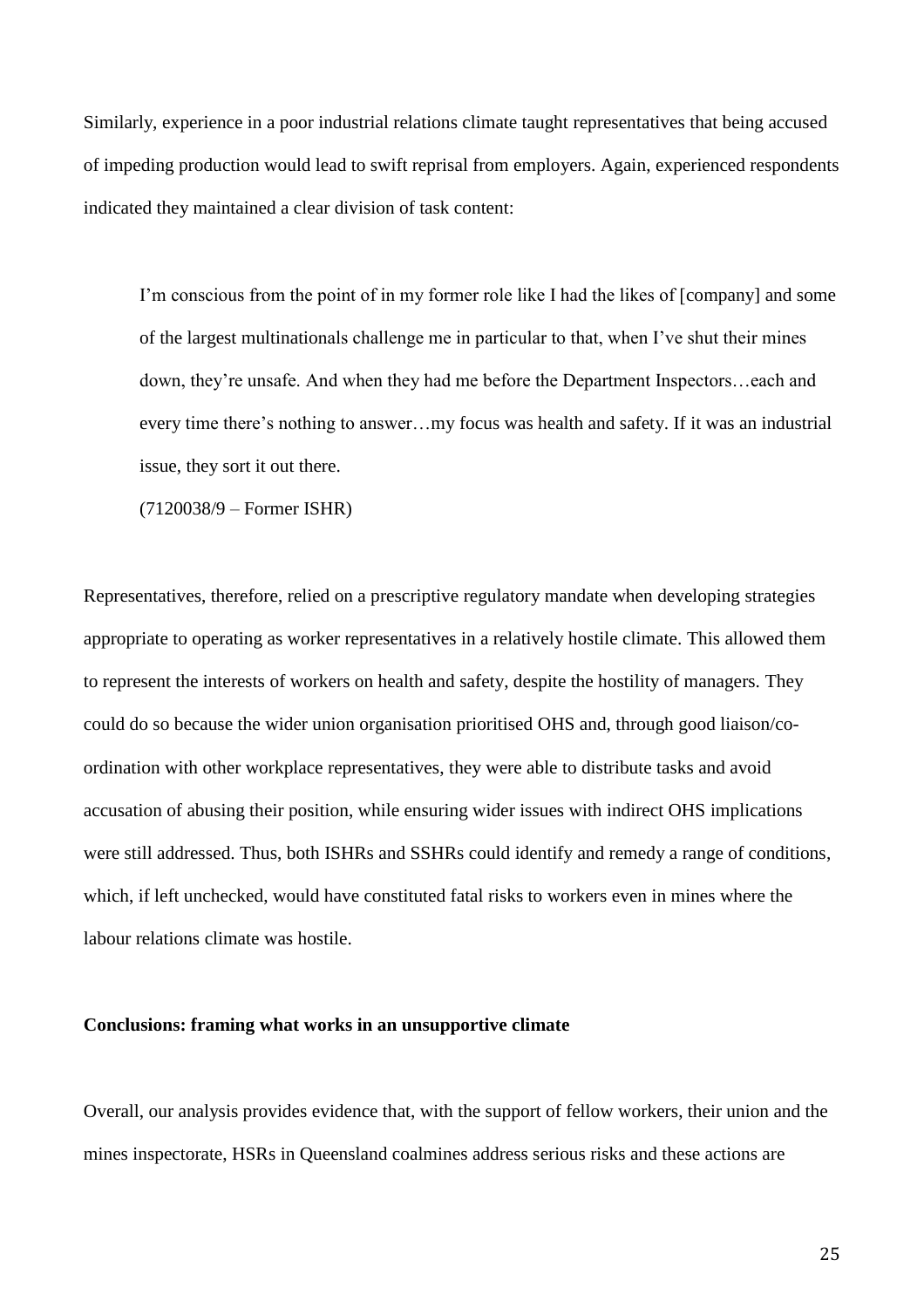broadly effective. This is despite a hostile labour relations climate and limited support from mining companies, whose preferred unitary approach leaves little room for pluralist forms of representative participation.

Data on occupational injuries and fatalities for Queensland coalmines over the past 20 years show an improving trend, coinciding with the introduction of a systems-focused regulatory regime (Poplin et al 2008), but which has slowed in recent years. Limitations of size and access to reliable injury/illness data for the mines in our study meant we could not correlate representatives' actions with evidence of outcome trends. However, analysis of documentary evidence, along with qualitative interviews, indicates representatives' actions addressed serious risks and contributed to their control/amelioration. Taken together with evidence from quantitative studies elsewhere (see for example Boal 2009; Morantz 2011), it supports the conclusion that there is a strong association between the actions of union representatives and improved OHS performance, and this occurs despite hostile labour relations contexts.

While Gunningham and Sinclair (2012) conclude hostile labour relations lead to mistrust between managers and union representatives and this undermines participative engagement in OHSM, stalling progress on OHS, we think this interpretation rather misses the point. Our findings suggest that while hostile relations and limited trust between workers and their representatives and managers are certainly present, from a pluralist perspective, it is clear that representatives are working within these limitations to successfully give voice to their constituents' OHS interests. Our findings further demonstrate that by careful use of their statutory powers, representatives operate effectively in identifying and requesting corrections to address fatal risks; reviewing and suggesting modifications to OHSM systems where necessary; and very occasionally ordering the stoppage of work in situations where consultative approaches have failed or serious and immediate risks are evident.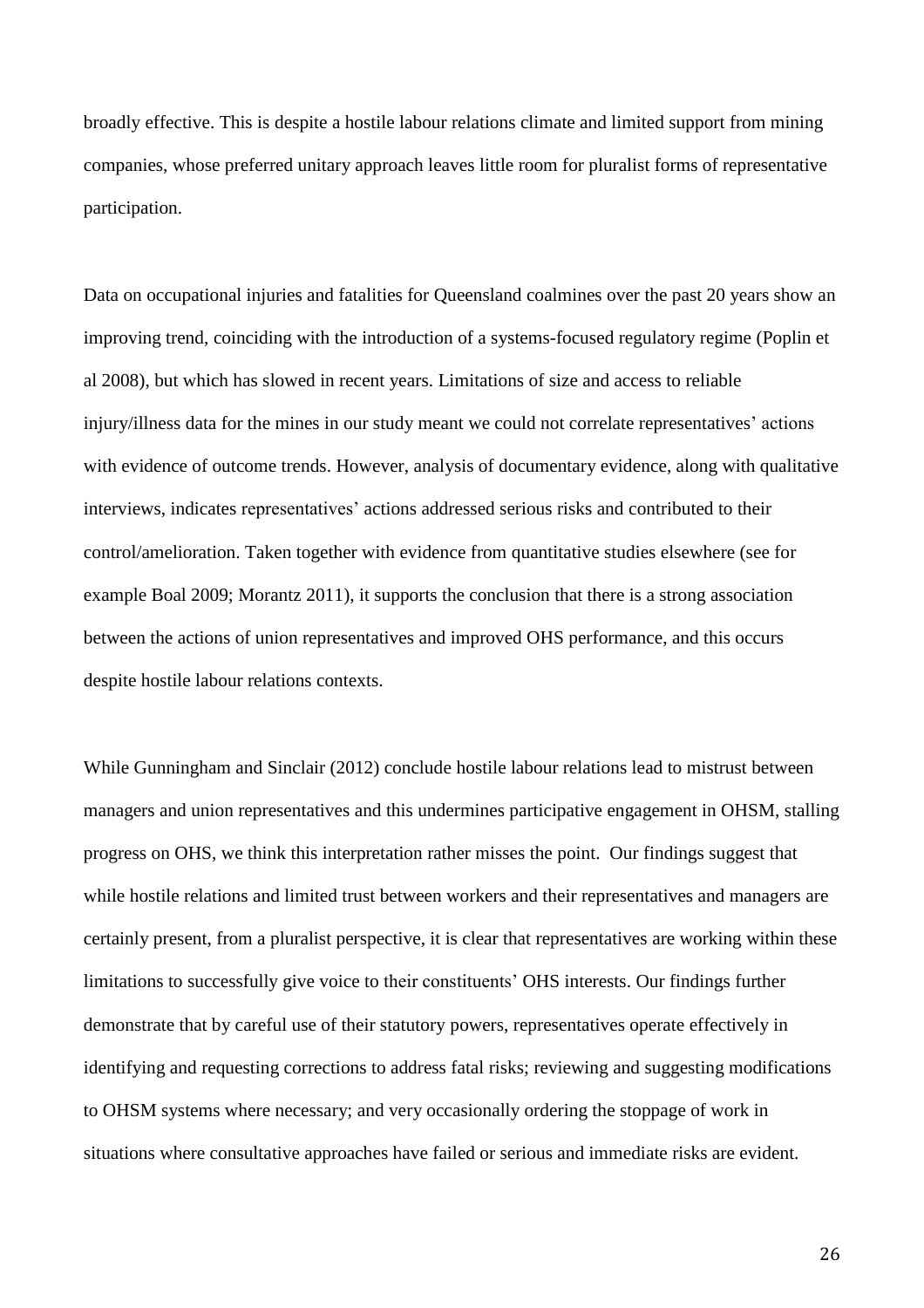What is actually occurring, therefore, cannot be explained effectively by arguments concerning the 'limitations of trust' on the achievement of effective co-operation in jointly managing OHS. Such arguments assume an identity of interest in such situations, which is not supported by workers' experience of their employers, their corporate values or their means of implementing them (Walters and Frick 2000, Hall et al 2006). The strategies of representation we have observed are better understood as expressions of organised resistance to the experience of unsafe and unhealthy work, which corporate strategies to unilaterally impose BBS rules have failed to prevent or control. These attempts to dictate workers' safety behaviour are applied in labour relations contexts in which corporate values of production and profit are prioritised while workplace union organisation expends considerable efforts protecting workers' jobs, pay and working conditions. This, coupled with workers' long-term experience of work-related injury, ill-health and death in coalmining, undermines any collective faith in unitarist company safety regimes. Where regulated self-regulation is interpreted to mean a free hand to impose regimes with little room for autonomous representation of workers' interests, we would argue the absence of trust observed by Gunningham and Sinclair (2012: ch 4) is hardly surprising and is not the primary cause of poor implementation of participative approaches to OHSM. Rather, it is more correctly identified as one of its consequences.

These findings have wider salience. Ideas about the 'regulation of self-regulation' of OHS, in which participative approaches to OHS management are embedded, originated at a time when the balance of power in labour relations was more evenly distributed. As a result of this growing imbalance, there has been a subtle shift in meanings attributed to 'regulated self-regulation'. Within this shift of focus, corporate confidence in its power to overcome resistance from organised labour has acted to increasingly control the agenda in which conflict occurs and, in combination with the hegemony of pro-business interests within the state and society more generally, to manipulate the meaning of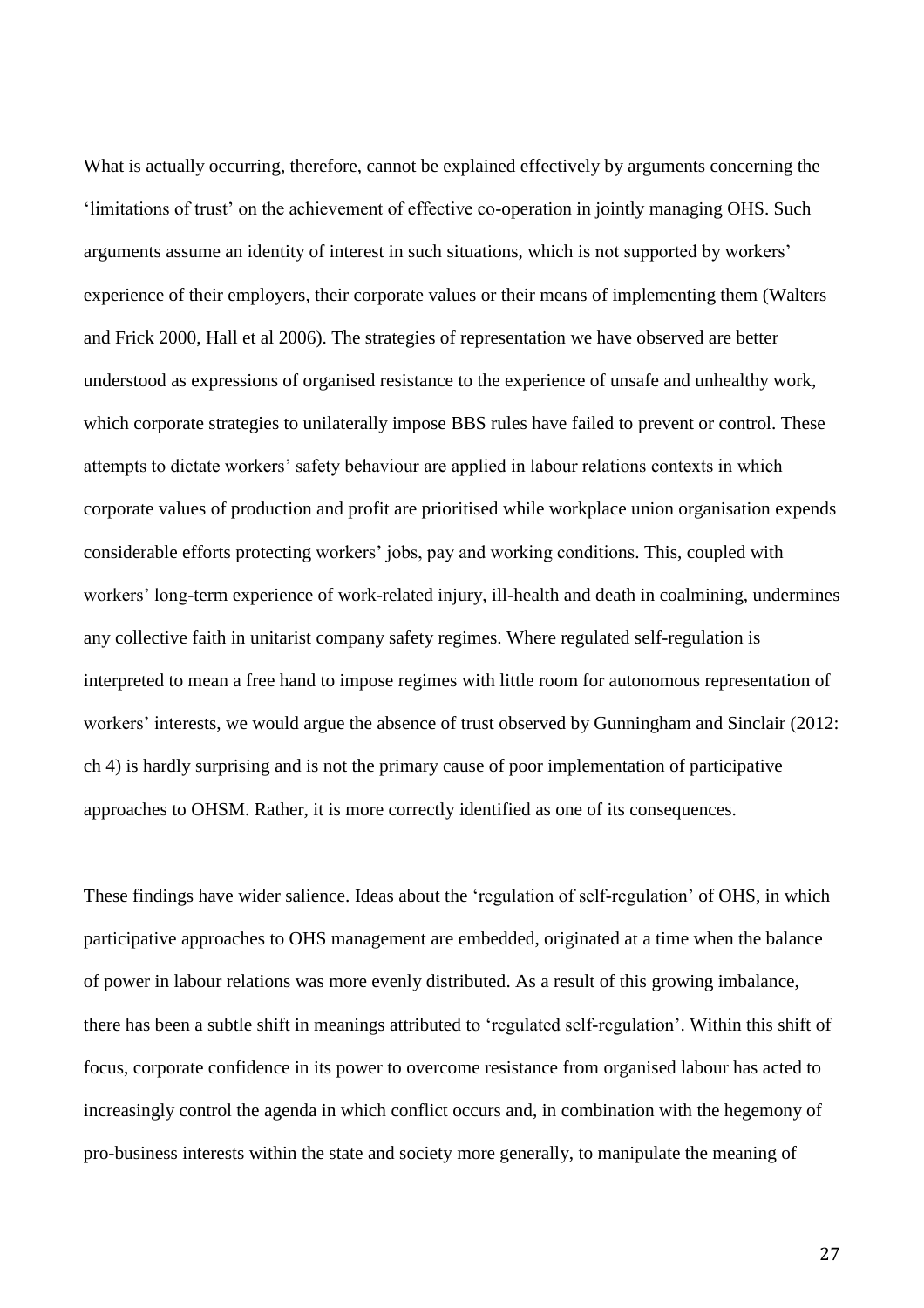'participation' in OHS to one more suited to corporate interests. Notions of 'safety culture' are synonymous with the organizational culture determined by corporate management. Within such approaches BBS systems requiring worker participation in an agenda set by managers have grown in popularity over other approaches to managing health and safety. In these systems, there is little place for understanding workers' representatives as a collectivist regime based on workers' own experiences. None of these developments has served to improve labour relations or enhance workers' trust in their managers or the corporate organisations for which they labour.

In such situations, exemplified by the Queensland mines we studied, the strategies adopted by workers' representatives are more appropriately understood as efforts to resist the perceived harmful effects of corporate power than they are examples of worker-management co-operation. Our evidence indicates that far from being unsustainable, these strategies contribute to 'getting things done' to improve OHS. This is even more evident when account is taken of the ways representatives are careful to remain within the boundaries of the legal definitions of their role and how they work with other union representatives to achieve this. We suggest this is a response to the realities of workers' experience. Furthermore, the resurgence of unitary strategies for engaging workers in corporate efforts to manage safety is widespread in other sectors. In such scenarios preconditions for effectiveness of worker representation identified in previous studies serve more as explanations for why things are not happening than to explain what makes things happen in current political and economic contexts (Nichols and Walters 2009).

In the coalmines we studied, the actions of representatives offering the strongest possibility for protecting workers' interests were more in line with organised resistance than with notions of trust and co-operation. Such approaches may be effective strategies for representation in other sectors too,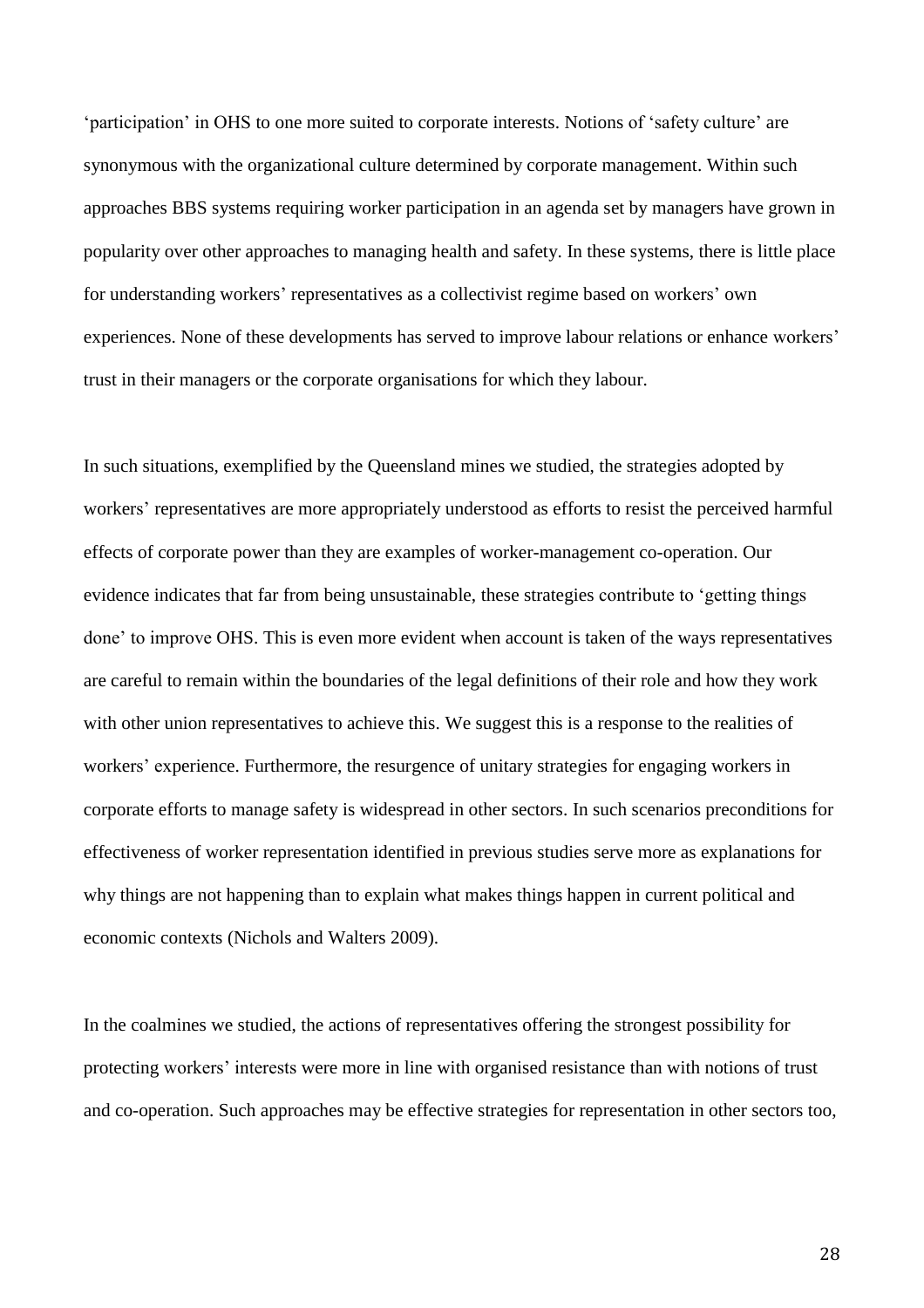where the balance of power has shifted markedly in favour of corporate interests and where safety management regimes marginalise arrangements for representative participation in OHS.

# **Acknowledgements**

The financial support and co-operation of the Mining and Energy Division of the CFMEU is acknowledged for the research on which this paper is based.

# **References**

Australian Council of Trade Unions (ACTU) (2005), A Report on the 2004 National Survey of Health and Safety Representatives, Australian Council of Trade Unions, Melbourne

Ayres, I and Braithwaite, J, 1992, Responsive Regulation: Transcending the Deregulation Debate, (Oxford)

Boal, W.B. (2009) 'The Effects of Unionism on Accidents in U.S. Coal Mining, 1897-1929', Industrial Relations, 48 (1): 97-120.

Bowden, B and Barry, M (2015) Re-casting industrial relations: Productivity, place and the Queensland coal industry, 2001–2013 Journal of Industrial Relations Vol. 57(1) 48–71

Bruhn, A (2006) Inspectors dilemma under regulated self-regulation, Policy and Practice in Health and Safety 4 (2) 3-23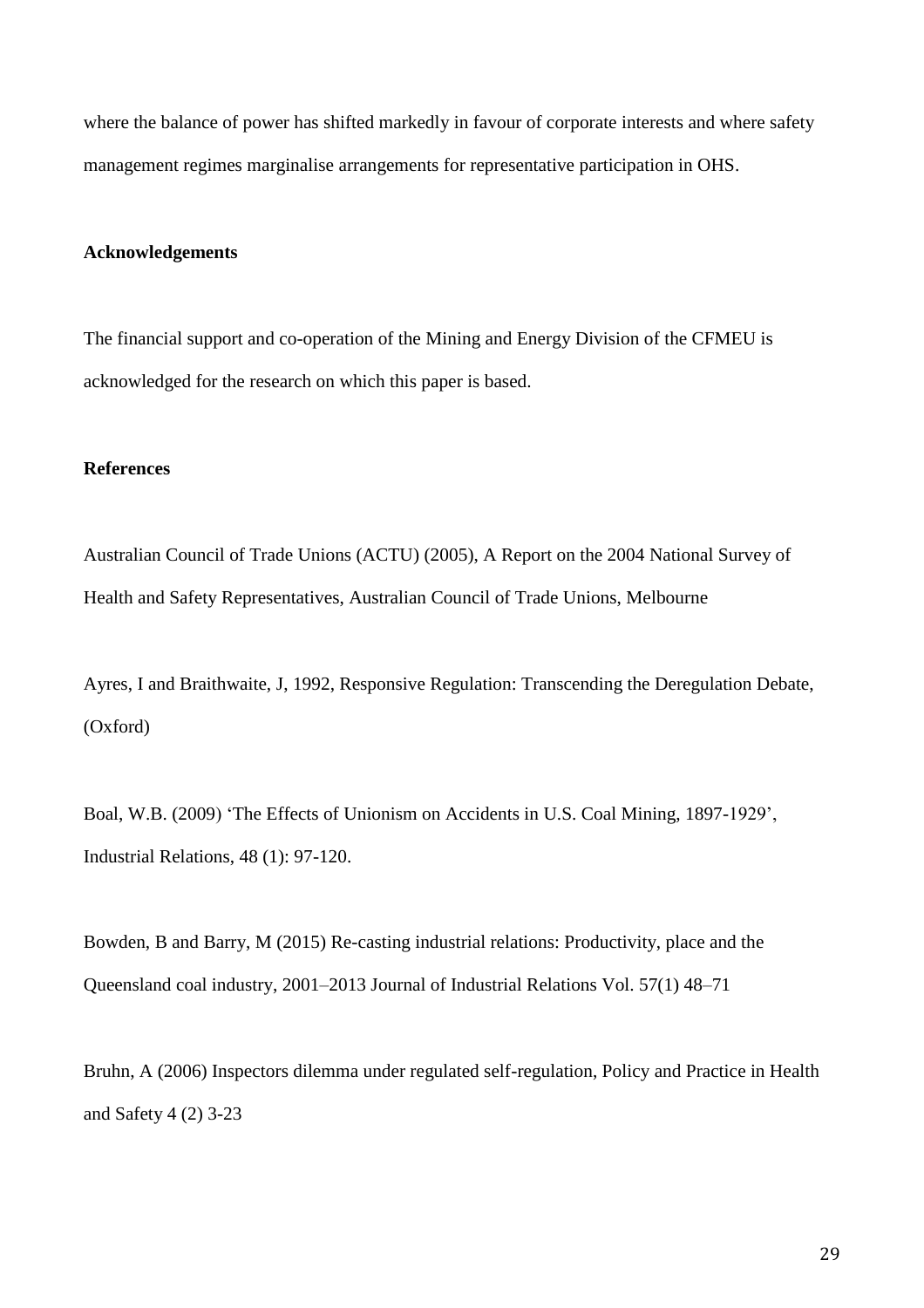CFMEU (2013) Submission to Queensland's Mine Safety Framework, Consultation Regulators Impact Statement, http://www.mines.industry.qld.gov.au/assets/qusf-submissions/75-124pdf (Accessed 6 June 2013)

Dalrymple, H., Redinger, C., Dyjack, D., Levine, S. and Mansdorf, Z. (1998) Occupational Health and Safety Management Systems - Review and Analysis of International, National, and Regional Systems and Proposals for a New International Document. International Labour Office: Geneva.

Dawson, S., Willman, P., Bamford, M. and Clinton, A. (1988). Safety at work: the limits of self – regulation: Cambridge University Press, Cambridge.

Frick, K., Jensen, P.L. Quinlan, M. and Wilthagen, T. (eds.) (2000) Systematic Occupational Health and Safety Management – Perspectives on an International Development. Pergamon: Oxford.

Frick, K. and Kempa, V. (2011) Occupational Health and Safety Management Systems — When are they good for your health? Report 119. European Trade Union Institute: Brussels.

Gunningham, N. and Sinclair, D. (2012) Managing Mining Hazards: Regulation, Safety & Trust. Federation Press: Sydney.

Hall, A., Forrest, A., Alan Sears A., & Carlan, N (2006), "Making a Difference: Knowledge Activism and Worker Representation in Joint OHS Committees", Relations Industrielles/Industrial Relations, 61 (3): 408-36.

Hopkins, A. (2000) Lessons from Longford: The Esso Gas Plant Explosion. CCH Australia: Sydney.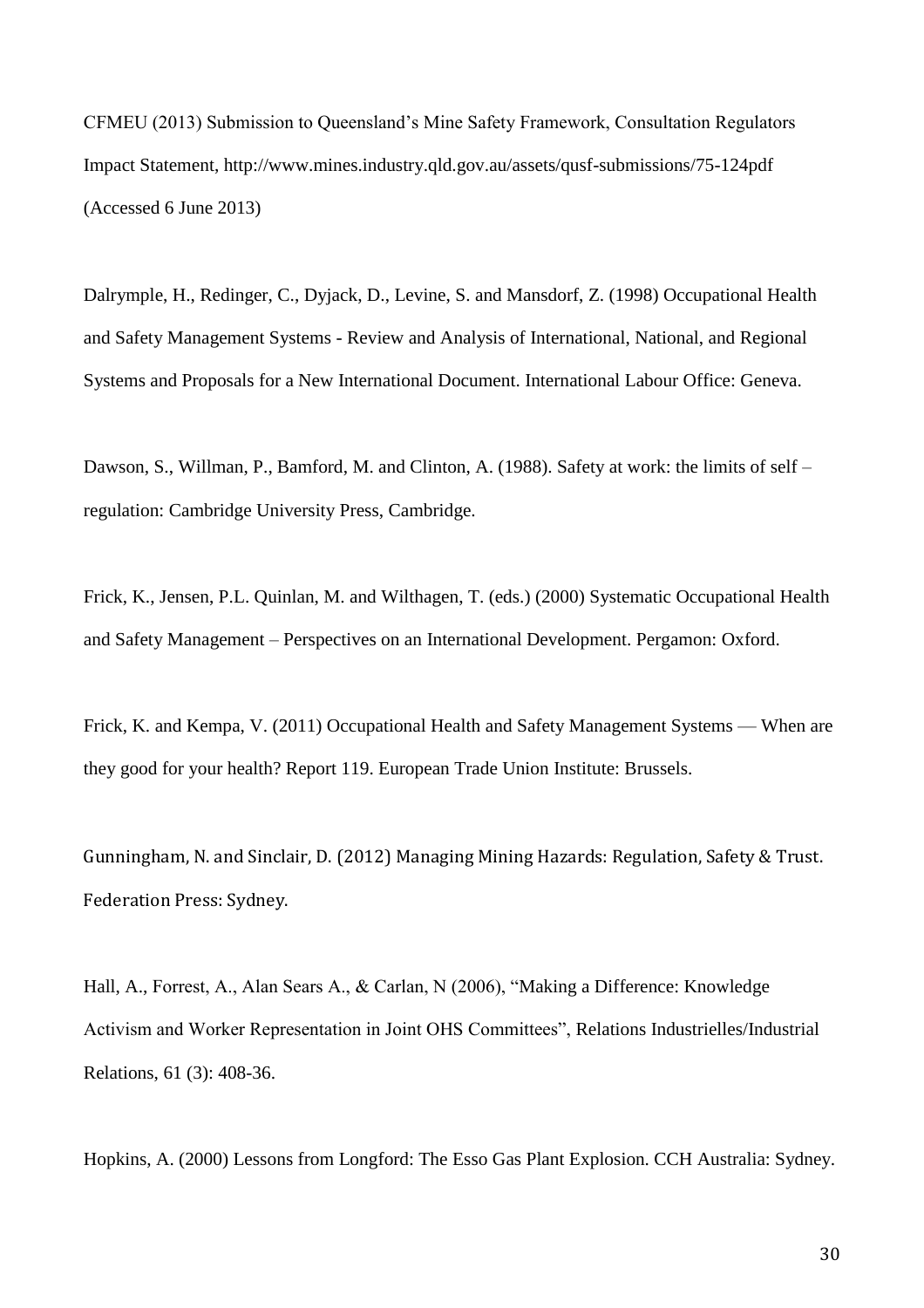Hopkins, A. (2005a) 'What are we to make of safe behaviour programs?' Safety Science, 44:583- 597.

Hopkins, A. (2005b) Safety, Culture and Risk. CCH: Sydney.

Morantz, A. (2011) Coal Mine Safety: Do Unions Make a Difference. Stanford Law and Economics Olin Working Paper No 43: Stanford Law School.

Nichols, T. and Walters, D.R. (2009) 'Worker Representation on Health and Safety in the UK - Problems with the Preferred Model and Beyond'; in Walters, D. and Nichols, T. (eds.), International perspectives on representing workers' interests in health and safety. Palgrave Macmillan: Basingstoke.

Poplin, G., Miller, H., Ranger-Moore, J., Bofinger, C., Kurzius-Spencer, M., Harris, R. and Burgess, J. (2008) International evaluation of injury rates in coal mining: a comparison of risk and compliance based regulatory approaches, Safety Science, 46: 1196-1204

Quinlan, M., Johnstone, R. and McNamarra, M (2009) Australian health and safety inspectors' perceptions and actions in relation to changed work arrangements, Journal of Industrial Relations 51 (4) 559-75

Quinlan, M (2014) Ten Pathways to Death and Disaster: Learning from Fatal Incidents in Mines and Other High Hazard Workplaces Sydney: The Federation Press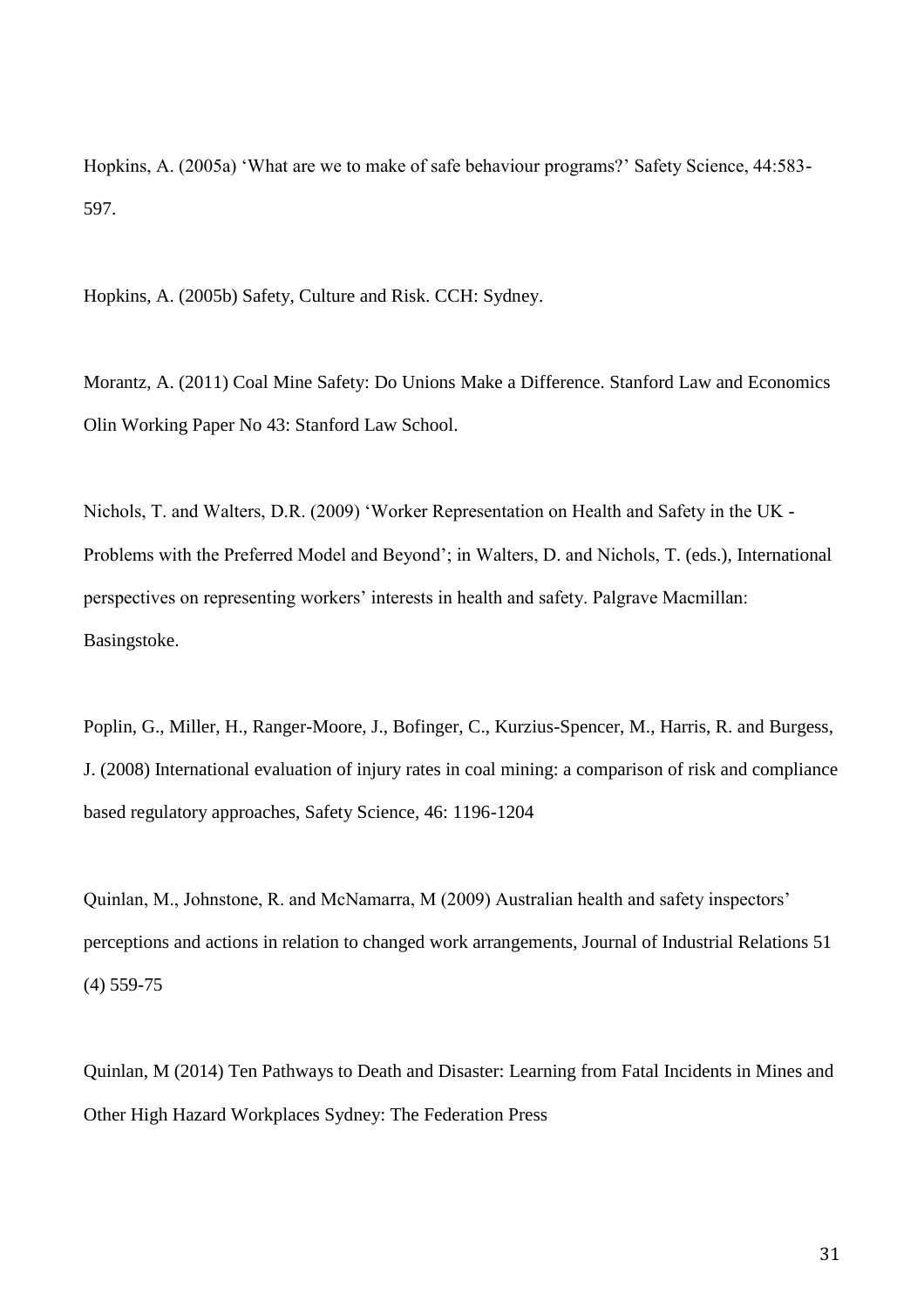Robinson, A. and Smallman, C. (2013) 'Workplace injury and voice: a comparison of management and union perceptions', Work, Employment and Society, 27 (4):674 -693.

Safe Work Australia (2013) Key Work Health and Safety Statistics. Safe Work Australia: Canberra.

Saleh, J. and Cummings, A. (2011) 'Safety in the mining industry and the unfinished legacy of mining accidents: Safety levers and defense-in-depth for addressing mining hazards', Safety Science, 49:764-777.

Walters, D. and Frick, K. (2000) 'Worker Participation and the Management of Occupational Health and Safety: Reinforcing or Conflicting Strategies?'; in Frick, K., Jensen, P.L. Quinlan, M. and Wilthagen, T. (eds.) Systematic Occupational Health and Safety Management – Perspectives on an International Development. Pergamon: Oxford.

Walters, D., Kirby, P. and Daly, F. (2001) The impact of trade union education and training in health and safety on the workplace activity of health and safety representatives. CRR 321/2001, HSE Books: Sudbury.

Walters, D. and Nichols, T. (2006) 'Representation and consultation on health and safety in chemicals: an exploration of the limits to the preferred model', Employee Relations, 28 (3):230-254.

Walters. D. and Nichols, T. (2007) Worker Representation and Workplace Health and Safety. Palgrave Macmillan: Basingstoke.